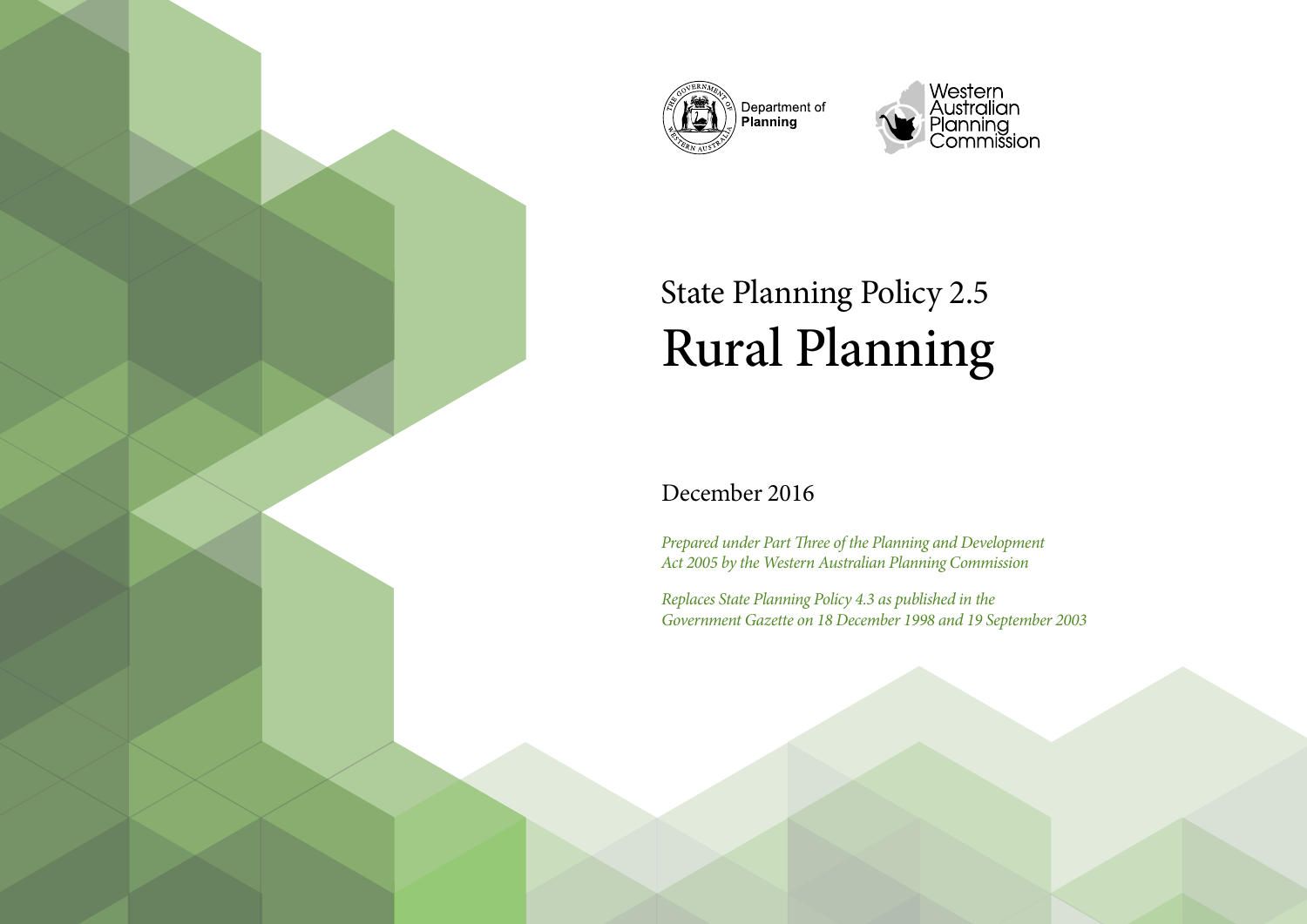#### Disclaimer

This document has been produced by the Department of Planning on behalf of the Western Australian Planning Commission. Any representation, statement, opinion or advice expressed or implied in this publication is made in good faith and on the basis that the Government, its employees and agents are not liable for any damage or loss whatsoever which may occur as a result of action taken or not taken, as the case may be, in respect of any representation, statement, opinion or advice referred to herein. Professional advice should be obtained before applying the information contained in this document to particular circumstances.

© Western Australian Planning Commission

Published by the

Western Australian Planning Commission Gordon Stephenson House 140 William Street Perth WA 6000

Locked Bag 2506 Perth WA 6001

Published December 2016

website: www.planning.wa.gov.au email: corporate@planning.wa.gov.au

tel: 08 6551 9000 fax: 08 6551 9001 National Relay Service: 13 36 77 infoline: 1800 626 477

This document is available in alternative formats on application to Communication Services.

## **CITATION** 2 POLICY INTENT 3 BACKGROUND 3.1 Where this policy applies 3.2 Policy exemptions 3.3 When this policy applies 3.4 Other relevant regulation and policies 4 POLICY OBJECTIVES 5 POLICY MEASURES 5.1 Protection of rural land and land uses 5.2 Rural land in the Perth and Peel planning regions 4 5.3 Rural living 5.4 Rural lots that may be created under the exceptional circumstances of *Development Control Policy 3.4: Subdivision of rural land* 5.5 Regional variation, economic opportunities and regional development 6 5.6 Tree farming 5.7 Animal premises 5.8 Intensive agriculture click to follow

| 5.9  | Basic raw materials<br>outside the Perth and<br>Peel planning regions | 8  |
|------|-----------------------------------------------------------------------|----|
| 5.10 | Managing and improving<br>environmental and<br>landscape attributes   | 9  |
| 5.11 | Regional facilities                                                   | 9  |
| 5.12 | Preventing and managing<br>impacts in land use                        |    |
|      | planning                                                              | 9  |
| 6    | <b>IMPLEMENTATION</b>                                                 | 11 |
| 6.1  | Regional strategic<br>planning for rural land                         | 11 |
| 6.2  | Sub-regional and local<br>strategic planning for<br>rural land        | 11 |
| 6.3  | <b>Rural land in local</b><br>planning schemes                        | 11 |
| 6.4  | Zoning proposals<br>affecting rural land                              | 12 |
| 6.5  | Subdivision                                                           | 12 |
| 6.6  | Development                                                           | 13 |
| 6.7  | Local planning policies                                               | 13 |
| 6.8  | <b>Rural Planning Guidelines</b>                                      | 13 |
|      | <b>GLOSSARY OF TERMS</b>                                              | 14 |

1

1

1

1

2

4

4

4

5

6

7

7

8

2

1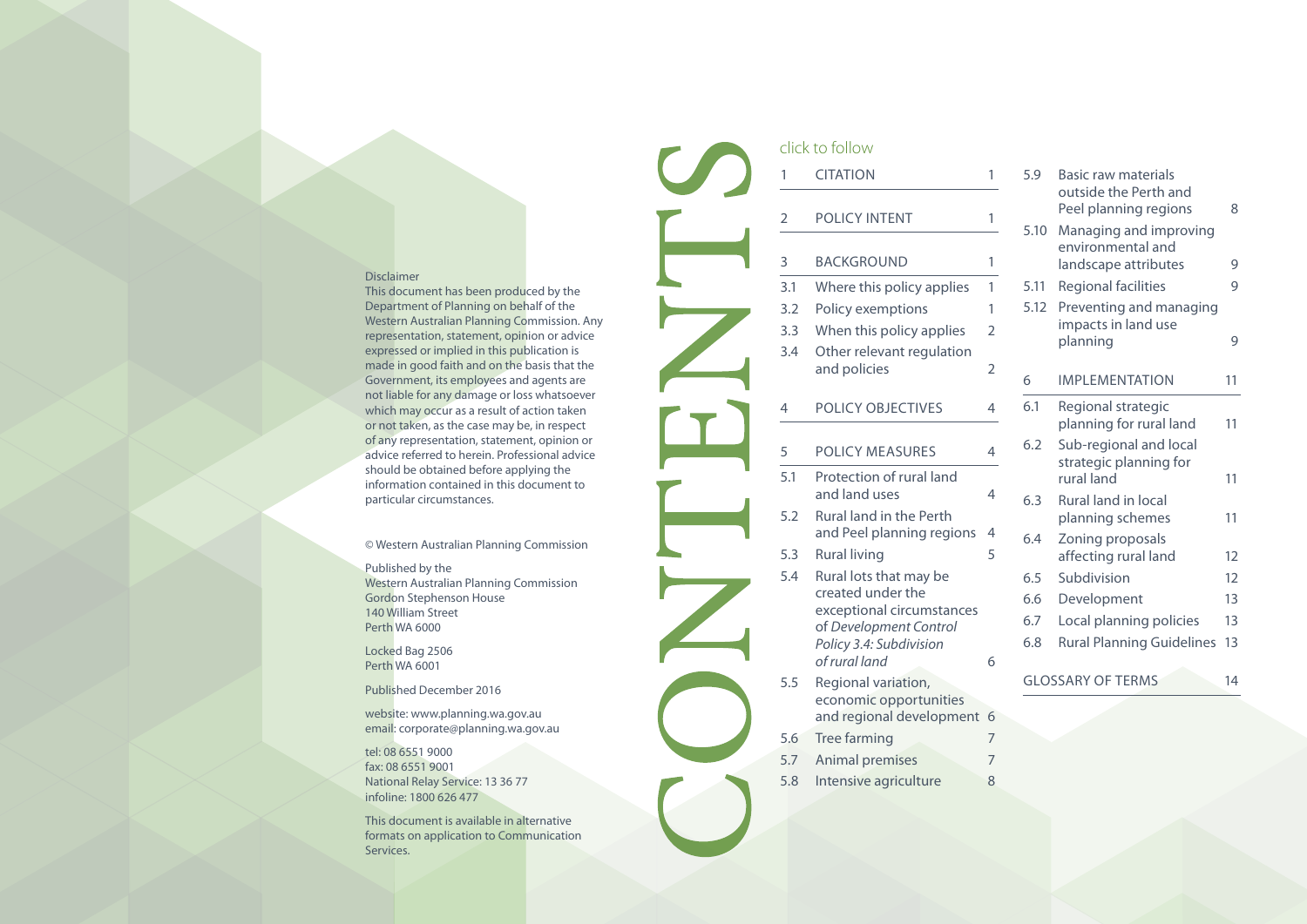This is a State Planning Policy made under Part 3 of the *Planning and Development Act 2005*. This policy may be cited as *State Planning Policy No. 2.5: Rural Planning (SPP 2.5)*.

This policy replaces *State Planning Policy No. 2.5: Land Use Planning in Rural Areas (2013)* and repeals *State Planning Policy 4.3: Poultry Farms Policy (1998)*.

This policy supersedes *State Planning Policy 2.4: Basic Raw Materials (2000)* for the shires of Gingin, Chittering, Northam and Toodyay.

## **2 POLICY INTENT**

The purpose of this policy is to protect and preserve Western Australia's rural land assets due to the importance of their economic, natural resource, food production, environmental and landscape values. Ensuring broad compatibility between land uses is essential to delivering this outcome.

## **3 BACKGROUND**

The changes in land use in Western Australia in the years since European settlement in 1829 have been dramatic. Clearing, subdivision, development, and use of land for settlement and agriculture provided significant economic and social benefits to the expanding Western Australian community.

Western Australia's population is expected to increase to more than five million people by 2061. Demand pressures associated with economic and population growth are occurring in an environment where the quality and availability of rural land has declined, due largely to settlement pressure, natural resource degradation and climate change.

A growing economy and population will increase the pressure on rural land to be used for a wide variety of purposes including urban settlement, economic development, infrastructure and utilities, essential services such as water supply, areas for conservation, cultural and recreational purposes, and food production.

Rural land accommodates significant environmental assets and natural landscape values, and areas with mineral, petroleum, geothermal energy and basic raw materials resources, which need to be factored into planning for rural areas.

As a result of the State's growth, rural land resources are becoming increasingly contested leading to increased competition and conflict. Sustainable planning requires decision-makers to be fully informed and requires economic, environmental and social issues to be taken into account. This policy aims to support rural land and land uses to cater for both anticipated and unexpected future needs.

#### **3.1 Where this policy applies**

This policy applies to rural land and rural land uses in Western Australia, in particular:

(a) land zoned for rural or agricultural purposes in a region or local planning scheme;

- (b) land identified or proposed for rural living in an endorsed scheme or strategy;
- (c) rural land uses on rural zoned land;
- (d) rural land uses on land that is not zoned for rural purposes; and
- (e) land that may be impacted by rural land uses.

There is a relationship between this policy and the Western Australian Planning Commission (WAPC)'s State Planning Policy 4.1, which applies to industrial land and land uses, in that both policies deal with separation distances and buffers.

Due to their size, scale and potential level of impact, some rural land uses could be considered industrial, some rural land uses are located on industrial land, and some industrial land uses are on rural land. Decision-makers will need to consider policy application in the context of the proposal.

#### **3.2 Policy exemptions**

This policy does not apply to:

- (a) the extraction of basic raw materials within the Perth and Peel planning regions;
- (b) areas subject to State Agreement acts;
- (c) mining that is in accordance with the *Mining Act 1978*, with the exception of basic raw materials on Crown land;
- (d) existing approvals in retrospect, including structure plans, subdivisions and development; and
- (e) matters dealt with by the *Swan Valley Planning Act 1995* (or superseding legislation).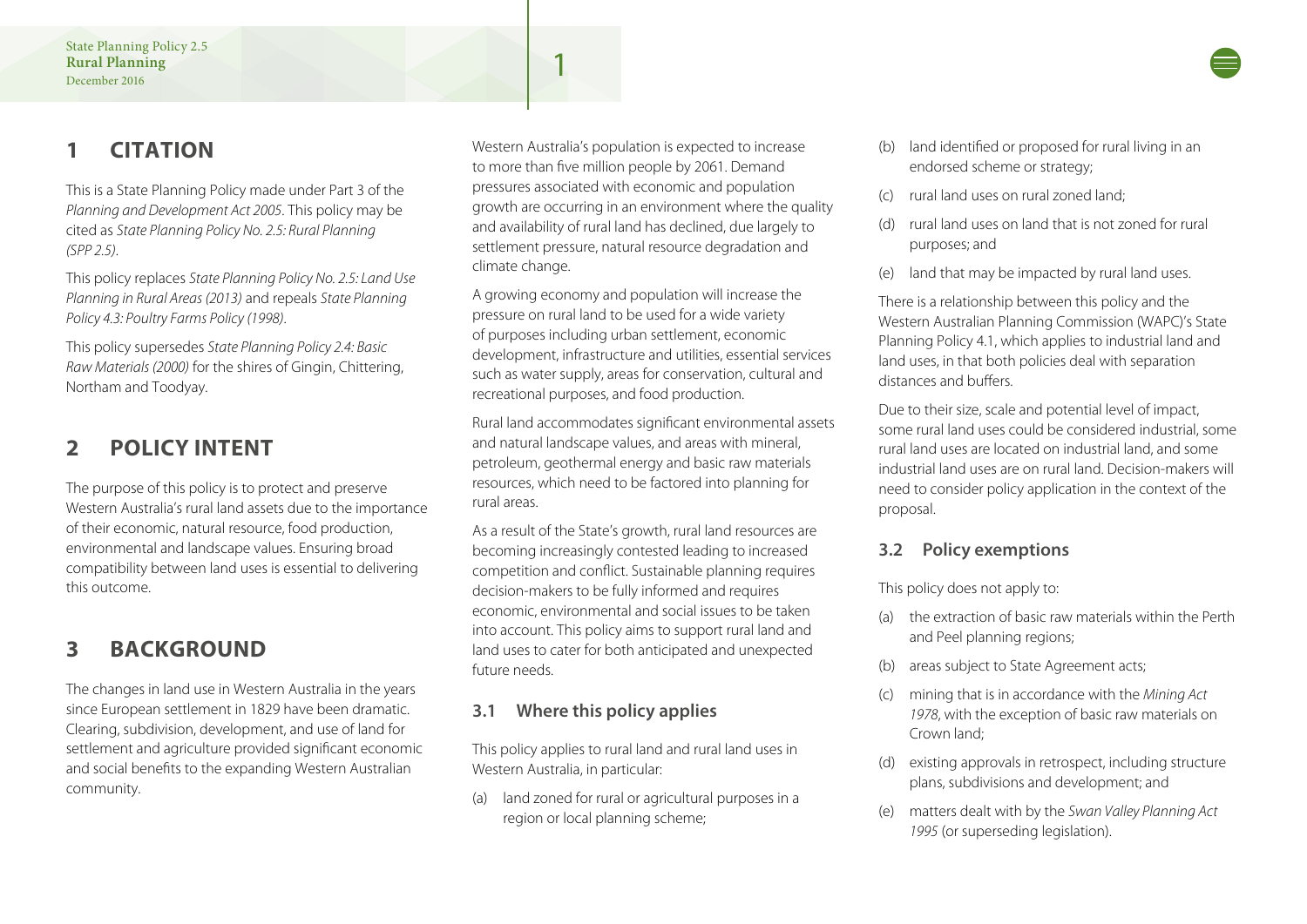#### **3.3 When this policy applies**

This policy is to be applied to State and local government planning decision-making for:

- (a) the preparation or assessment of region schemes, regional strategies or frameworks, sub-regional strategies, local planning strategies and schemes and structure plans or to any amendments to these;
- (b) subdivision proposals for rural zoned land, in tandem with *Development Control Policy 3.4: Subdivision of rural land*; and
- (c) development proposals on rural zoned land; and for rural land uses on land zoned for other purposes, in accordance with region and local scheme requirements, which can include diversification permits issued under Part 7 of the *Land Administration Act 1997* and other development on Crown land.

Where there is no WAPC endorsed strategic or statutory planning instrument in place to guide WAPC decisionmaking, the intent and measures of this policy shall apply. Where an endorsed strategy conflicts with the intent of State policy, this policy shall prevail, unless a regional variation has been approved by the WAPC.

#### **3.4 Other relevant regulation and policies**

Other regulations and policies overlap with the planning system, and some proposals may require approvals outside the planning system. This section outlines other factors and approvals that may be required for proposals on rural zoned land or for rural land uses:

(a) The *Environmental Protection Act 1986* defines a proposal as a project, plan, program, policy,

operation, undertaking or development, or change in land use, or amendment of any of these, but does not include a scheme. Proposals that are likely to have significant environmental impacts are required to be referred to the Environmental Protection Authority (EPA) under Part IV of the *Environmental Protection Act 1986*.

Under s81 of the *Planning and Development Act 2005*, schemes and amendments are referred to the EPA under s48A of *Environmental Protection Act 1986,* therefore environmental consideration and/or formal assessment precedes planning decision-making.

Where environmental impacts may be significant (such as impacts on native vegetation, wetlands or waterways), local governments are required to refer the proposal to the EPA under s38 of the *Environmental Protection Act 1986*. A proponent may also elect to refer a proposal to the EPA under s38.

(b) Environmental impacts for proposals that do not require assessment under Part IV of the *Environmental Protection Act 1986* may be subject to regulation under Part V of the *Environmental Protection Act 1986*, including the requirement for a works approval and licence. Prescribed premises are listed in Schedule 1 of the *Environmental Protection Regulations 1987*. Where proposals are not referred to the EPA under s48A or s38 of the *Environmental Protection Act 1986*, planning decision-making should precede environmental works approval and licensing. However, this can vary under certain circumstances.

The Department of Environmental Regulation's *Guidance Statement on Land Use Planning* (2015) outlines an implementation approach where environmental regulation and planning approval is required.

- (c) Noise sensitive premises are defined in the *Environmental Protection (Noise) Regulations 1997*. The regulations define noise sensitive premises and outline allowable noise impacts on these areas. Under the regulations assigned noise levels for sensitive premises are informed by zonings in planning schemes. The definition is generally consistent with the definition of 'sensitive land uses' used in this policy.
- (d) The clearing provisions of the *Environmental Protection Act 1986* require that the Chief Executive Officer has regard to planning instruments when making a decision on a clearing permit application. Planning instruments include State Planning Policies, planning schemes and local planning strategies. Clearing native vegetation is prohibited, unless undertaken with a clearing permit, or the clearing is for an exempt purpose. The first type of exemption is found in Schedule 6 of the *Environmental Protection Act 1986* and mainly refers to clearing that is required under other laws. The second type of exemption is found in the *Environmental Protection (Clearing of Native Vegetation) Regulations 2004* and mainly refers to clearing for routine low impact land management practices. Unless exempt, development applications may require a clearing permit.
- (e) There are nineteen separate regulations that fall under the *Environmental Protection Act 1986*. These relate to matters such as abattoirs, abrasive blasting, rural landfill, packaged fertiliser and concrete batching. This policy does not duplicate these regulations, but provides a framework for planning decision-making that is cognisant of other regulatory requirements. As there is no regulation that specifically deals with odour, this policy provides direction on the matter.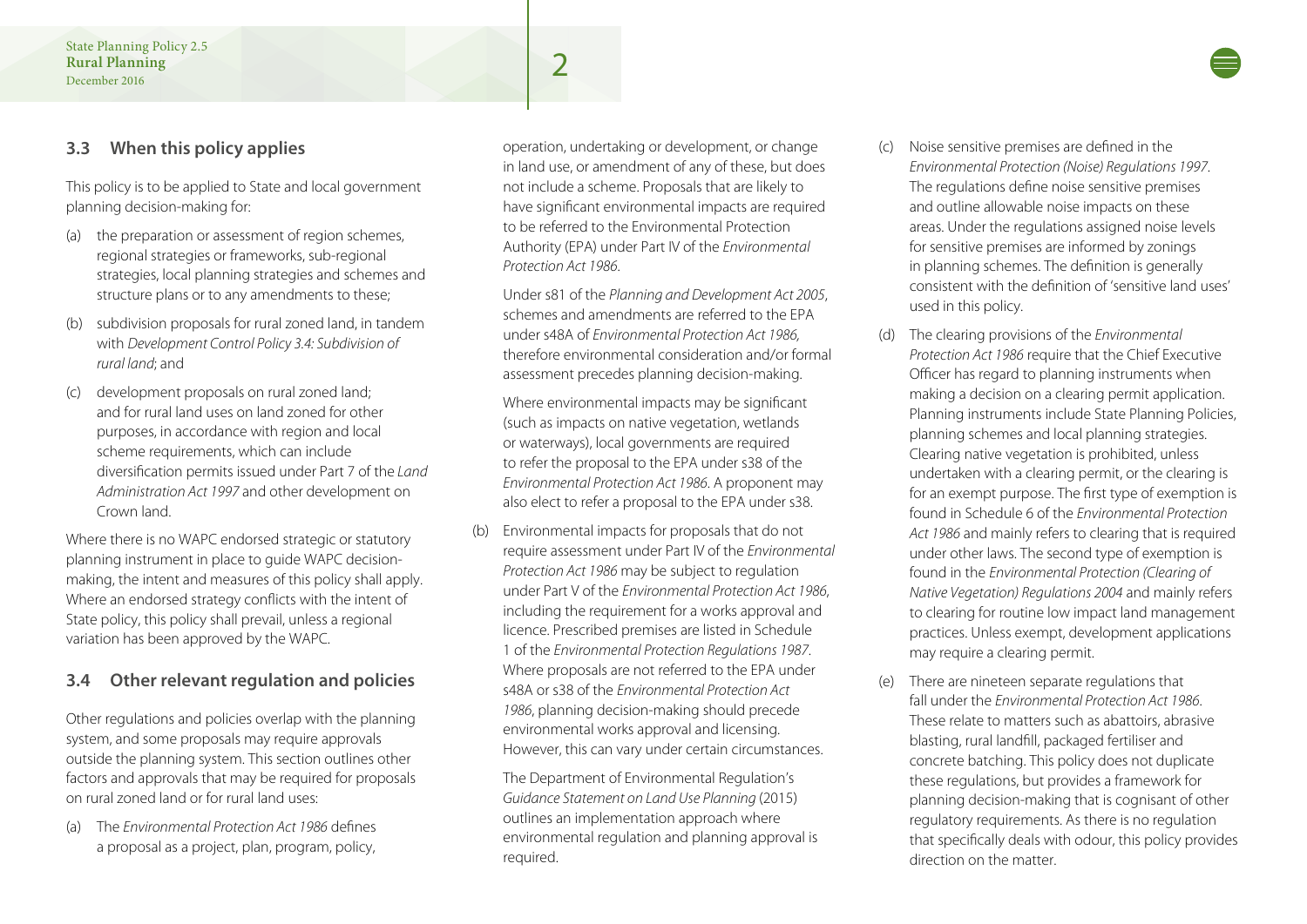- (f) The Environmental Protection Authority's *Environmental Protection Guidance Statement No. 3: Separation Distances between Industrial and Sensitive Land Uses* provides guidance on recommended separation distances between many rural land uses and sensitive land uses. This guidance statement assists in the determination of land use buffers and planning decision-making.
- (g) A range of rural land uses are not 'Prescribed Premises' under the *Environmental Protection Regulations 1987*, though they may still generate environmental impacts. This includes poultry farms, crushing and screening components of basic raw material extraction and composting under certain thresholds. These land uses and their impacts are regulated entirely by planning processes, and therefore require special consideration by planning decision-makers<sup>1</sup>
- (h) Schedule 2 of the *Health Act 1911* includes a list of 'Offensive Trades', including abattoirs, piggeries, rendering plants, tanneries and manure works. Part VII Division II of the Act requires local governments to approve and then register any offensive trades, and provides the ability for local governments to make local laws relevant to such trades. From a planning perspective, 'offensive' land use impacts can be managed by approvals issued by local governments under the *Health Act 1911*, in addition to planning controls. Registrations are renewed annually, and a local government may refuse to renew a registration if the premises are not operated in accordance with

the relevant local laws. This provides an opportunity for local governments to manage and monitor the operation of 'offensive' premises.

- (i) The Department of Health has *Guidelines for Separation of Agricultural and Residential Land Uses (2012)*, which seeks to minimise health and nuisance impacts from chemical use, spray drift and dust. Single residential dwellings located in land zoned Rural, Agricultural or equivalent in local and regional planning schemes are excluded from the guidelines. These guidelines articulate the Department of Health's position when providing advice on planning referral processes, where there are possible conflicts with existing agricultural land uses. In addition, the use of pesticides is regulated under the *Health (Pesticides) Regulations* (2011).
- Agencies and industry bodies may also produce guidelines and Codes of Practice to assist the industry in achieving well designed, located and managed rural activities and to reduce the potential for health, environment and nuisance related impacts on nearby land. Such guidelines may be an adjunct in the determination of land use buffers and planning decisions.
- The Department of Water seeks to conserve, protect, manage and assess water resources and provide for the sustainable use and development of water resources under the *Water Agencies (Powers) Act 1984*, *Rights in Water and Irrigation Act 1914* and *Waterways Conservation Act 1976*. Water resource availability is informed by allocation plans under the *Rights in Water and lrrigation Act 1914*, and is subject to allocation limits. The Department of Water's support for a plan or development would be influenced by whether or not water is available. If abstraction

of the required water would result in significant environmental effects (such as impacts on native vegetation, wetlands or waterways), the Department of Water may need to refer the proposal to the Environmental Protection Authority under s38 of the *Environmental Protection Act 1986*.

Public drinking water source areas are defined by the Department of Water and proclaimed as water reserves, catchment areas or underground water pollution control areas under the *Metropolitan Water Supply, Sewerage and Drainage Act (1909)*, or water reserves or catchment areas under the *Country Areas Water Supply Act (1947)*. Land use and development in public drinking water source areas is guided by the WAPC's *State Planning Policy 2.7: Public Drinking Water Source Policy, State Planning Policy 2.2: Gnangara Groundwater Protection, State Planning Policy 2.3: Jandakot Groundwater Protection, and State Planning Policy: 2.9 Water Resources;* through sub-regional planning frameworks, region and local planning schemes.

- (l) Documents prepared in relation to the Strategic Assessment of Perth and Peel under Part 10 of the *Commonwealth Environment Protection and Biodiversity Conservation Act 1999* are to be read in conjunction with this policy.
- (m) Under the *Commonwealth Environment Protection and Biodiversity Conservation Act 1999* approval is needed from the Commonwealth Minister for any proposal or action that has, will have or is likely to have a significant impact on any of the matters of environmental significance.
- (n) *State Planning Policy 2: Environment and Natural Resources*, *State Planning Policy 2.1: Peel-Harvey Coast*

<sup>1</sup> The *Biosecurity and Agriculture Management Act 2007* provides a basis for the *Biosecurity and Agriculture Management Plan (Stable Fly) Regulations 2013*. These apply in 13 urban and peri-urban local governments and may affect composting potential in those areas.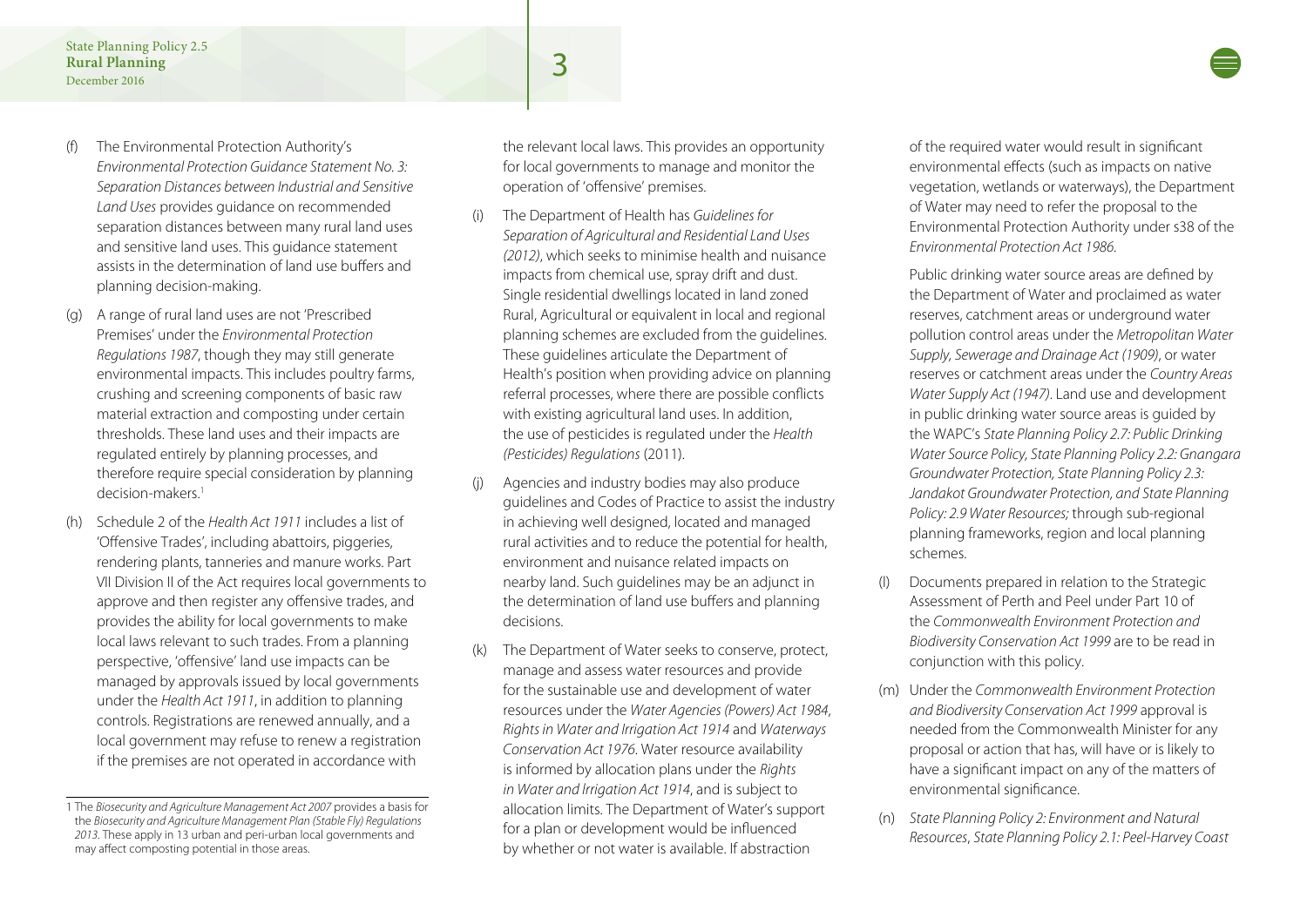*Plain Catchment*, *State Planning Policy 2.7: Public Drinking Water Source Policy*; S*tate Planning Policy 2.9: Water Resources and State Planning Policy 2.10: Swan Canning River System* contain specific requirements for proposals within the catchment areas of estuaries, rivers, wetlands and other water bodies. These policies are to be read and applied in conjunction with this policy.

## **4 POLICY OBJECTIVES**

The objectives of this policy are to:

- (a) support existing, expanded and future primary production through the protection of rural land, particularly priority agricultural land and land required for animal premises and/or the production of food;
- (b) provide investment security for existing, expanded and future primary production and promote economic growth and regional development on rural land for rural land uses;
- (c) outside of the Perth and Peel planning regions, secure significant basic raw material resources and provide for their extraction;
- (d) provide a planning framework that comprehensively considers rural land and land uses, and facilitates consistent and timely decision-making;
- (e) avoid and minimise land use conflicts;
- (f) promote sustainable settlement in, and adjacent to, existing urban areas; and
- (g) protect and sustainably manage environmental, landscape and water resource assets.

## **5 POLICY MEASURES**

The WAPC seeks to protect and preserve rural land for rural purposes including primary production, basic raw materials, regional facilities, and protection of biodiversity and landscape. Rural land accommodates a diverse range of land uses, primarily associated with primary production. There are also rural areas with suitable soils, climate, water (rain or irrigation) and access to services such that the land is considered to be high quality agricultural land. The intent of this policy is therefore to protect rural land and encourage a diversity of compatible rural land uses.

There is generally an existing supply of suitably sized and located rural lots to cater for intensive and emerging primary production land uses. Creation of new rural lots through ad hoc, unplanned subdivision is inconsistent with the objectives of this policy.

### **5.1 Protection of rural land and land uses**

The WAPC will seek to protect rural land as a State resource by:

- (a) requiring that land use change from rural to all other uses be planned and provided for in a planning strategy or scheme;
- (b) retaining land identified as priority agricultural land in a planning strategy or scheme for that purpose;
- (c) ensuring retention and protection of rural land for biodiversity protection, natural resource management and protection of valued landscapes and views;
- (d) protecting land, resources and/or primary production activities through the State's land use planning framework;
- (e) creating new rural lots only in accordance with the circumstances under which rural subdivision is intended in *Development Control Policy 3.4: Subdivision of rural land*;
- (f) preventing the creation of new or smaller rural lots on an unplanned or ad-hoc basis, particularly for intensive or emerging primary production land uses;
- (g) comprehensively planning for the introduction of sensitive land uses that may compromise existing, future and potential primary production on rural land; and
- (h) accepting the impacts of well-managed primary production on rural amenity.

#### **5.2 Rural land in the Perth and Peel planning regions**

The Perth and Peel planning regions will continue to accommodate the majority of the State's population growth. Rural land will become more contested, as the land may be required for environmental protection, basic raw material extraction, infrastructure or urban purposes. Opportunities for additional rural living zoning will become more limited.

WAPC policy for rural land in the Perth and Peel planning regions is:

- (a) rural residential proposals for rural land that do not align with endorsed sub-regional planning frameworks are considered inconsistent with the policy objectives and shall not be supported;
- (b) rural smallholdings proposals for rural land will be considered by exception in planning strategies and schemes, where topography, biodiversity values,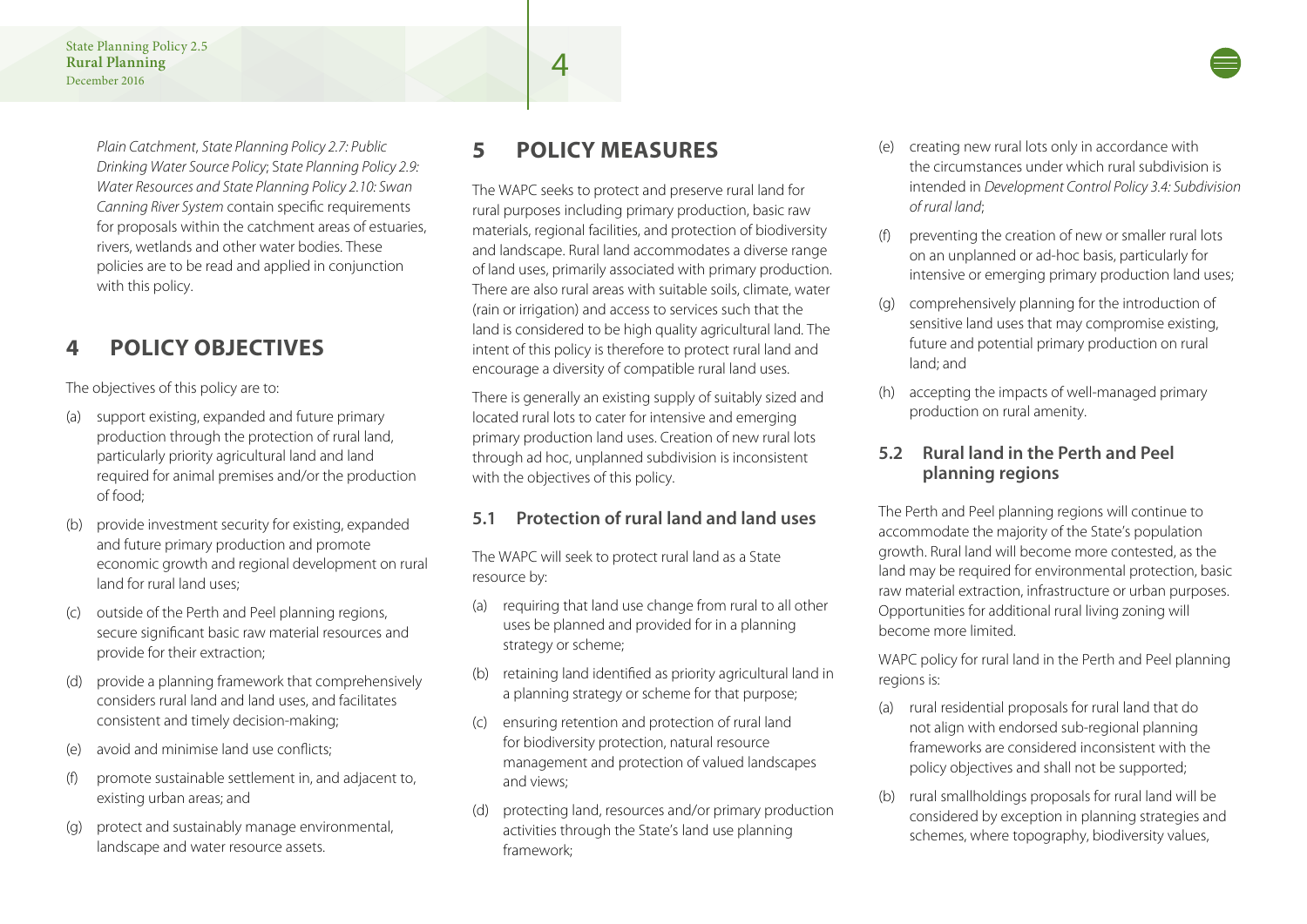bushfire risk, environmental matters and servicing can be managed in accordance with this and other State policies;

- (c) established rural land uses of State significance, including animal premises and food processing facilities, should be protected from urban and rural living encroachment due to their critical food production and economic roles;
- (d) priority agricultural land is to be preserved for that purpose due to its proximity to major population centres; and
- (e) conversion of land from priority agriculture to other uses must be appropriately planned in strategies or schemes, where such conversion is required as a matter of State significance.

#### **5.3 Rural living**

The WAPC recognises there is a market for rural living development, and that it provides for a range of housing and lifestyle opportunities. However, rural living estates must be carefully planned, as they can be an inefficient means of accommodating people. Once rezoned, rural living estates consume and sterilise what was rural land, and may have unintended or adverse social, environmental, servicing or management impacts.

*State Planning Policy 3 Urban Growth and Settlement* provides strategic direction for settlement planning in Western Australia and specific guidance in relation to establishing rural living estates or areas where rural living is to be developed. For the purposes of this policy, a rural living proposal is:

• the designation of rural living precincts in a local planning strategy, scheme or structure plan; or

- an amendment to a strategy or scheme to provide for, or extend, a rural living precinct; or
- a subdivision application for land zoned for rural living purposes.

The following policy measures apply in regard to decisionmaking for rural living proposals:

- (a) rural living proposals shall not be supported where they conflict with the objectives of this policy or do not meet the criteria listed at 5.3 (b) and (c);
- (b) the rural living precinct must be part of a settlement hierarchy established in an endorsed planning strategy;
- (c) the planning requirements for rural living precincts are that –
	- (i) the land be adjacent to, adjoining or close to existing urban areas with access to services, facilities and amenities;
	- (ii) the proposal will not conflict with the primary production of nearby land, or reduce its potential;
	- (iii) areas required for priority agricultural land are avoided;
	- (iv) the extent of proposed settlement is guided by existing land supply and take-up, dwelling commencements and population projections;
	- (v) areas required for urban uses are avoided;
	- (vi) water supply shall be as follows
		- where lots with an individual area of four hectares or less are proposed and a reticulated water supply of sufficient

capacity is available in the locality, the precinct will be required to be serviced with reticulated potable water by a licensed service provider. Should an alternative to a licensed supply be proposed it must be demonstrated that a licensed supply is not available; or

- where a reticulated supply is demonstrated to not be available, or the individual lots are greater than four hectares, the WAPC may consider a fit-for-purpose domestic potable water supply, which includes water for fire fighting. The supply must be demonstrated, sustainable and consistent with the standards for water and health; or
- the development cannot proceed if an acceptable supply of potable water cannot be demonstrated;
- (vii) electricity supply shall be as follows
	- where a network is available the precinct is to be serviced with electricity by a licensed service provider, or
	- where a network is not available, the precinct is to be serviced by electricity from renewable energy source/s, by a licensed service provider, and this has been demonstrated;
- (viii) the precinct has reasonable access to community facilities, particularly education, health and recreation;
- (ix) the land is predominantly cleared of remnant vegetation, or the loss of remnant vegetation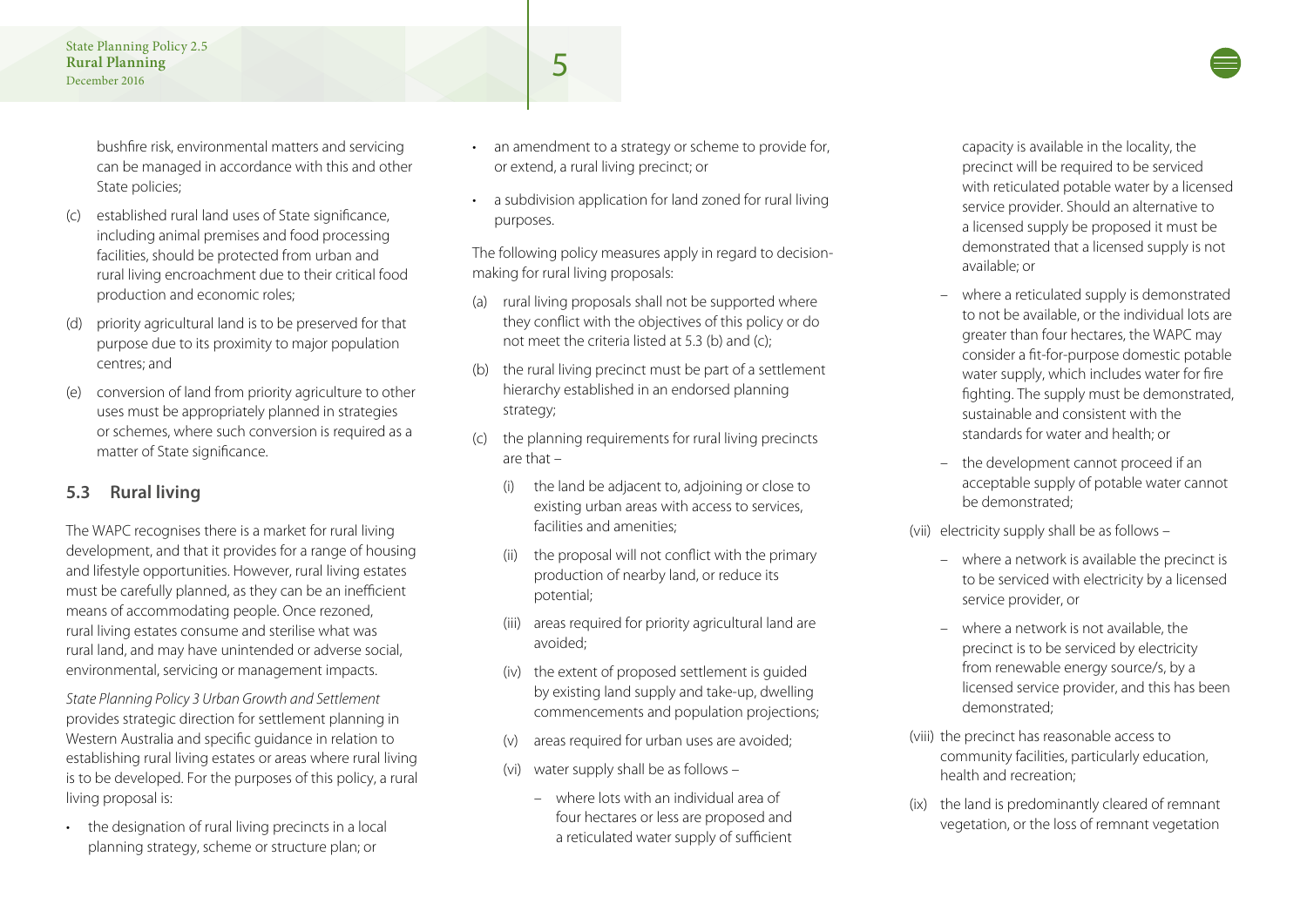through clearing for building envelopes, bushfire protection and fencing is minimal and environmental values are not compromised;

- (x) the proposal demonstrates and will achieve improved environmental and landscape outcomes and a reduction in nutrient export in the context of the soil and total water management cycle, which may include rehabilitation as appropriate;
- (xi) the land is capable of supporting the development of dwellings and associated infrastructure (including wastewater disposal and keeping of stock) and is not located in a floodway or an area prone to seasonal inundation;
- (xii) the land is not subject to a separation distance or buffer from an adjoining land use, or if it is, that no sensitive land uses be permitted in the area of impact;
- (xiii) the lots can be serviced by constructed road/s capable of providing access during all weather conditions, including access and egress for emergency purposes; and
- (xiv) bushfire risk and natural hazards can be minimised and managed in accordance with State policy, without adversely affecting the natural environment. Proposals in areas of extreme bushfire risk will not be supported;
- (d) development standards for rural living zones are to be included in local planning schemes;
- (e) further subdivision of existing rural living lots into smaller parcels is not supported, unless provided for in a local planning strategy and/or scheme; and

rural strata proposals with a residential component are considered to be rural living and will be considered in accordance with the criteria listed at clauses 5.3 (a), (b) and (c) of this policy.

Where there may be a conflict between endorsed planning strategies, the higher order and/or more recent document shall prevail.

#### **5.4 Rural lots that may be created under the exceptional circumstances of**  *Development Control Policy 3.4: Subdivision of rural land*

Many rural lots in Western Australia were created prior to planning legislation and policy. Former townsites that are no longer settled may also have converted to rural zoning. As a result there is a vast array of rural lot sizes, including many small rural lots that are incapable of supporting primary production. Although these lots are small, and may be used primarily for residential purposes, they are not rural living lots as they are not identified or zoned as such, and they remain rural lots.

*Development Control Policy 3.4: Subdivision of rural land* outlines the range of exceptional circumstances where the WAPC will consider the subdivision of rural land, particularly where such subdivision may achieve land management, environmental, social or cultural benefit.

There is potential for rural subdivision to result in the creation of rural lots which are similar in size to lots in rural living zones, where residential use is the likely or intended long-term purpose. In such cases, WAPC policy is:

(a) the form of subdivision must be capable of approval under the exceptional circumstances and requirements of *Development Control Policy 3.4: Subdivision of rural land*;

- (b) the resultant lot/s will not interfere with primary production, will have legal access to a constructed road and will achieve sound environmental outcomes; and
- (c) the lot/s are not to be zoned for rural living.

#### **5.5 Regional variation, economic opportunities and regional development**

Western Australia is a large and diverse State with regional variations of climate, economic activity, cultural values, demographic characteristics and environmental conditions. The WAPC's decisions will be guided by the need to provide economic opportunities for rural communities and to protect the State's primary production and natural resource assets. WAPC policy is to:

- (a) continue to promote rural zones in schemes as flexible zones that cater for a wide range of land uses that may support primary production, regional facilities, environmental protection and cultural pursuits;
- (b) support small rural communities by providing for rural enterprise zones which combine light industry and housing, provided they are carefully planned; in general proximity to urban areas; serviced; and have design features that address buffers and amenity;
- (c) support small scale tourism opportunities, such as bed and breakfast, holiday house, chalet, art gallery, micro-brewery and land uses associated with primary production, within the rural zone; and
- (d) recognise the differing needs of the various regions, and consider regional variations where they meet the stated objectives of this policy and are supported in strategies and schemes.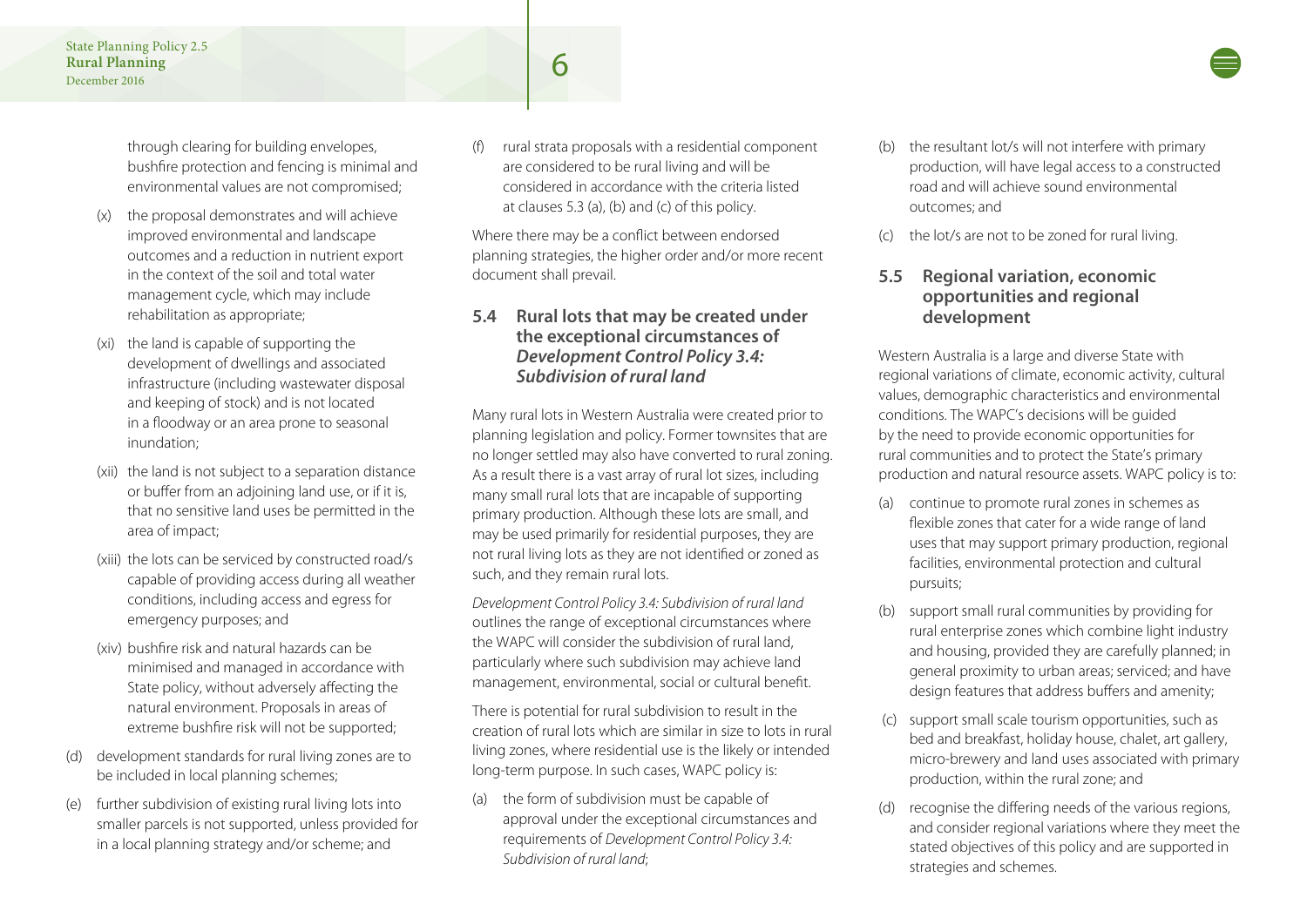Tree farming is an umbrella term used to describe the planting of trees to generate economic return and/or environmental benefits. It has been a rapidly emerging industry in a number of rural locations across the State. Usually this has involved the planting of trees for harvest. However, more recently the planting of trees for carbon sequestration has emerged as a new rural land use. Tree farming which involves harvesting is a primary production activity that also sequesters carbon. The different types of tree farms, i.e. integrated, chip logs or saw logs, require varied planning approaches.

WAPC policy in regard to tree farming is:

- (a) tree farming is supported and encouraged on rural land as a means of diversifying rural economies and providing economic and environmental benefit;
- (b) tree farming should generally not occur on priority agricultural land;
- (c) tree farming should generally be a permitted use on rural land, except where development of a tree farm would create an extreme or unacceptable bushfire risk or when responding to specific local circumstances as identified in a strategy or scheme;
- (d) local governments should manage the location, extent and application requirements for tree farming in their communities through local planning strategies, schemes and/or local planning policies;
- (e) in planning for tree farming, local government considerations should include but are not limited to, potential bushfire risk, environmental and economic factors, water availability and recharge,

visual landscape impacts, transport impacts of tree farming (where harvesting is proposed), planting thresholds, appropriate buffers, and location relative to conservation estates and sensitive land uses;

- where tree farm proposals are integrated with farm management for the purpose of natural resource management and occupy no more than 10 per cent of the farm, the proposal should not require local government development approval; and
- (g) the establishment of tree farms does not warrant the creation of new or smaller rural lots.

#### **5.7 Animal premises**

Animal premises are important contributors to the food needs of Western Australia's residents and to the State's economy. In order to operate effectively they require ready access to consumers, access to services and freight, appropriate environmental or climatic conditions, and the ability to respond to changes in the market. As a result, animal premises are generally located in the vicinity of road, rail and port infrastructure and population centres. Relocation of existing animal premises away from approaching urban fronts will not be possible for all businesses, nor is it a reasonable expectation.

Many animal premises are subject to environmental regulation, but others, most notably poultry farms, are not. Where animal premises are not subject to environmental regulation, planning decision-makers may need to consider a broader range of environmental factors and resolve potential land use conflict.

WAPC policy in regard to animal premises is:

- (a) animal premises are a rural land use, and are generally supported and encouraged on rural land provided rural amenity and environmental impacts can be effectively managed;
- (b) animal premises that require large sites or buffers, and could limit existing or potential industrial land uses, should generally not be located in State strategic industrial areas or within their buffers;
- (c) expansion of existing animal premises may be supported where off-site impacts (such as odour, dust or noise) are mitigated or managed to achieve maintenance or reduction of impacts, in accordance with an accepted code of practice;
- (d) in addition to environmental issues, planning decision-makers must consider the following matters in assessing proposals –
	- the staging of the proposal and ultimate design capacity;
	- the transport of animals to and from the site:
	- the handling and disposal of deceased or 'retired' animals on or off-site;
	- (iv) the transport, handling and/or disposal of animal feed and/or waste on or off-site;
	- (v) outdoor pens or roaming areas for animals;
	- (vi) the potential impacts of operating hours;
	- (vii) shed configuration, including rotation and/or automation;
	- (viii) servicing, including location and size of effluent disposal ponds; and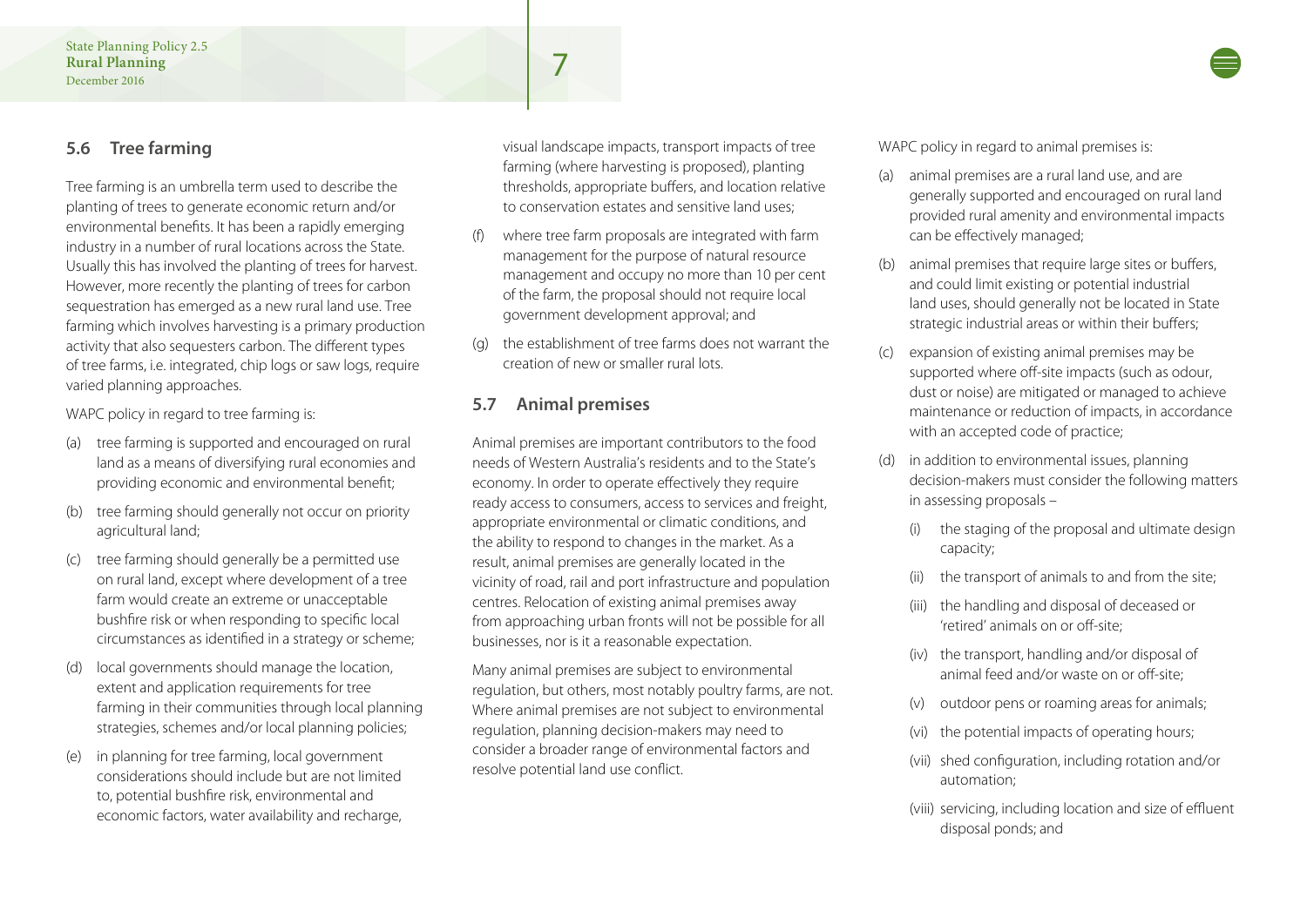- (ix) biosecurity (based on advice from the industry); and
- (e) where an animal premises proposal may affect the nutrient load of a river, estuary or associated tributary and the system and/or its receiving water body has no further capacity to assimilate nutrients without an adverse impact on ecosystem health, a reduction in nutrient export is to be demonstrated.

#### **5.8 Intensive agriculture**

Intensive agricultural products are important contributors to the State's economy and are sold to domestic and export markets. Several localities in Western Australia produce much of the State's produce, including Carabooda, Gingin Brook, Perth Hills, Nowergup, Myalup, Manjimup, Donnybrook, Margaret River, Carnarvon, and Ord River. In addition, there are other dedicated sites that may produce a high percentage of a particular commodity in the context of State supply.

In order to operate effectively, producers may require areas of high agricultural productivity, water availability, suitable climatic conditions and ready access to markets and freight networks.

WAPC policy in regard to intensive agriculture is:

- (a) intensive agriculture is generally supported and encouraged on rural land provided rural amenity and environmental impacts can be effectively managed;
- (b) intensive agriculture sites of State significance should be protected from encroachment;
- (c) in considering buffer distances between intensive agriculture and sensitive land uses, the requirements of clause 5.12 should be observed, and the following matters may also affect the buffer –
- (i) types of chemicals used and their method of application;
- (ii) the characteristics of the site/s, including vegetation, topography and prevailing winds;
- (iii) potential mitigation approaches, including fencing, vegetation buffers, open space, road reserves and other compatible uses; and
- (iv) potential staging and/or expansion intention of the intensive agriculture operator; and
- (d) where an intensive agriculture proposal may affect the nutrient load of a river, estuary or associated tributary and the system and/or its receiving water body has no further capacity to assimilate nutrients without an adverse impact on ecosystem health, a reduction in nutrient export is to be demonstrated.

#### **5.9 Basic raw materials outside the Perth and Peel planning regions**

Basic raw materials are essential for the construction of buildings, roads and other infrastructure, and also for the sustainability of agricultural production.

Identification of basic raw material sites does not presume that extraction would be environmentally acceptable or that subsequent approval for extraction would be guaranteed. Nor does it remove the requirement of local government authorities or proponents to meet their obligations to identify those environmental constraints which may determine the extent and/or manner in which a proposal may be implemented.

WAPC policy for basic raw materials located outside the Perth and Peel planning regions is:

- (a) Significant Geological Supplies and their buffers are not to be developed for other purposes until the resource is extracted, or unless development is compatible with the future extraction of the resource;
- (b) Significant Geological Supplies and significant basic raw material resources, and an indicative separation distance or buffer, should be identified in subregional and/or local planning strategies;
- (c) region and local planning schemes should identify Significant Geological Supplies and significant basic raw material resources, and include provisions for their protection, access and use;
- (d) basic raw material resources and sites should be identified in local planning strategies and schemes as required;
- (e) region and local planning schemes should not generally prohibit the extraction of basic raw material resources;
- (f) sequential land use planning is encouraged whereby extraction and appropriate rehabilitation can take place on a programmed basis in advance of longerterm use and development;
- (g) sensitive zones and/or land uses may be approved where it can be demonstrated they will not limit the existing or potential extraction of basic raw materials;
- (h) where a basic raw material resource is located with native vegetation or significant biodiversity values, extraction of the resource may require referral under Part IV or Part V of the *Environmental Protection Act 1986*. Environmental regulation of the proposal may require vegetation retention and/or protection of other environmental assets;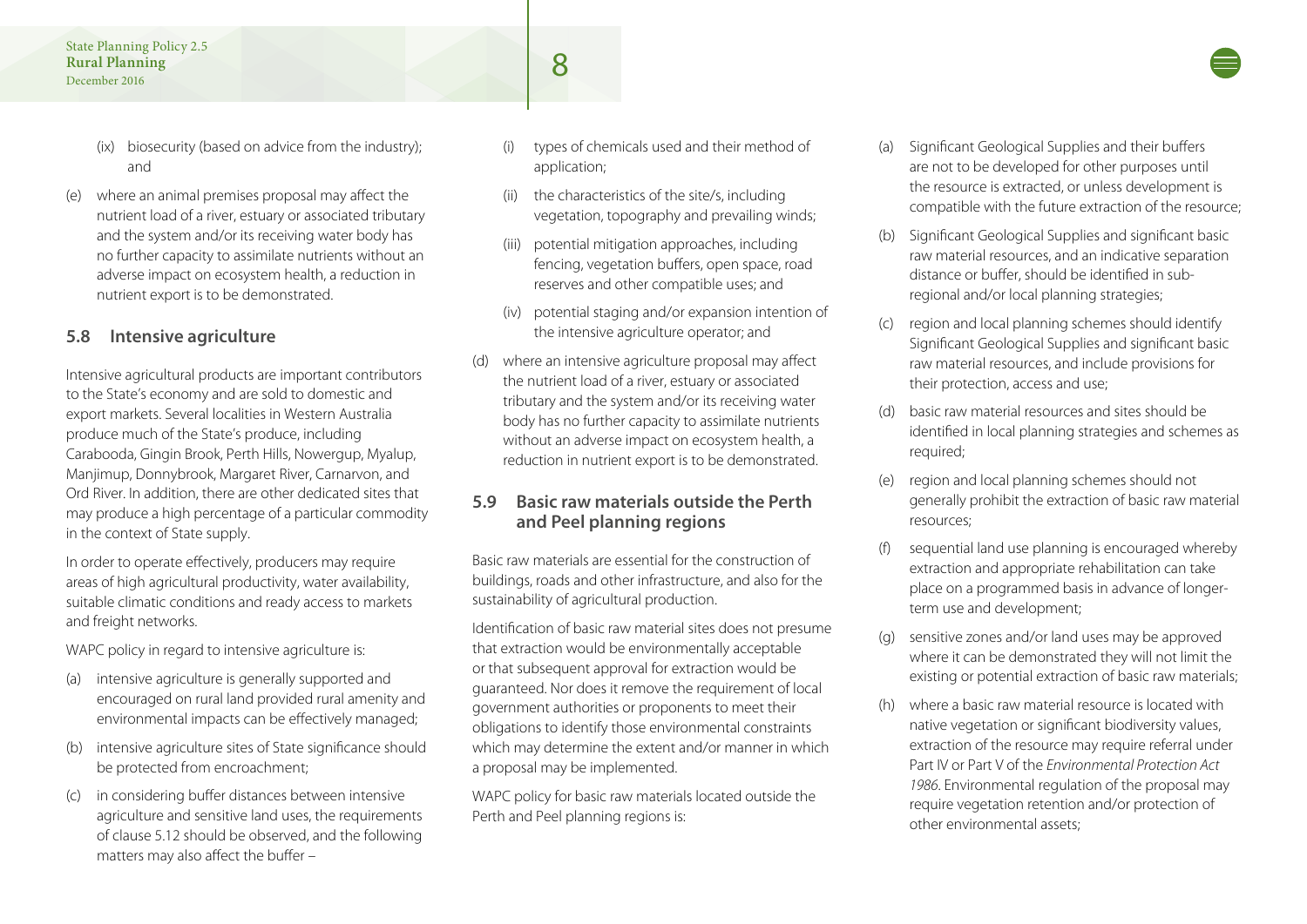- (i) planning decision-makers are to have due regard to advice from environmental agencies and consider potential impacts on fragmentation and connectivity of remnant vegetation; and
- (j) where a basic raw material resource is located in a public drinking water source area, extraction of the resource may be subject to achieving separation distances to the groundwater table to protect water quality. Separation distances from water supply infrastructure, and other management measures to protect water quality, should be applied in planning decision-making.

#### **5.10 Managing and improving environmental and landscape attributes**

The planning system is well-placed to address environmental and landscape values when land use change is contemplated, to ensure that negative impact from development is minimised.

Environmental and landscape attributes will be managed and improved by:

- (a) supporting and promoting private conservation areas within Western Australia in addition to State and local government conservation reserves;
- (b) supporting the establishment of environmental corridors in strategies and schemes, including connection of State and local reserves and waterways and wetlands within private conservation areas;
- (c) considering future ownership and management arrangements prior to the zoning of land for conservation purposes;
- (d) supporting rural living proposals with a conservation theme that result in improved environmental outcomes, where that land is identified as suitable for future rural living subdivision in a strategy or scheme, in accordance with the policy requirements of clauses 5.2 and 5.3;
- (e) supporting the inclusion into strategies and schemes of provisions that promote protection of valued landscape and views, as required; and
- making planning decisions that support the protection of water resources and their dependent environments in order to maintain or improve water quality.

#### **5.11 Regional facilities**

Some rural land may be suitable to accommodate facilities that serve a regional or sub-regional catchment. This could include regional attractors or facilities such as sporting or entertainment venues, places of worship, prisons, cemeteries and waste facilities.

As these land uses serve a regional or sub-regional function, the WAPC recommends that sites for regional facilities be subject to scheme amendment processes to allow for early environmental referral and public advertising.

Where amendments are proposed, or in situations where a development application is lodged, the following requirements apply:

(a) facilities should be located on a main road or on a road that is of a suitable standard and treatment, to accommodate significant increase in traffic volumes and freight tasks which may be generated by the proposal;

- (b) facilities should contain or satisfactorily manage potential environmental (including water resources), noise, amenity and air quality impacts on the landholding without affecting nearby rural land uses;
- (c) facilities should not be visually dominant within key viewsheds, and should be visually compatible with surrounding land uses and development; and
- (d) facilities should be provided with essential services commensurate with the intended land use.

#### **5.12 Preventing and managing impacts in land use planning**

One of the key elements in achieving the objectives of this policy is ensuring that zones and sites are suitable for their intended purpose. As a result, at each stage of the planning framework, planning decision-makers need to consider the broad suitability of land uses and the ability to manage offsite impacts prior to determining whether the use of a buffer is necessary.

#### 5.12.1 Avoiding land use conflict

Planning decision-makers shall take the following approach to avoid land use conflict:

- (a) where an existing land use that may generate impacts is broadly compatible with surrounding zones and land uses, a separation distance should be indicated in a local planning strategy so there is broad awareness of the land use;
- (b) where a development is proposed for a land use that may generate off-site impacts, there should be application of the separation distances used in environmental policy and health guidance,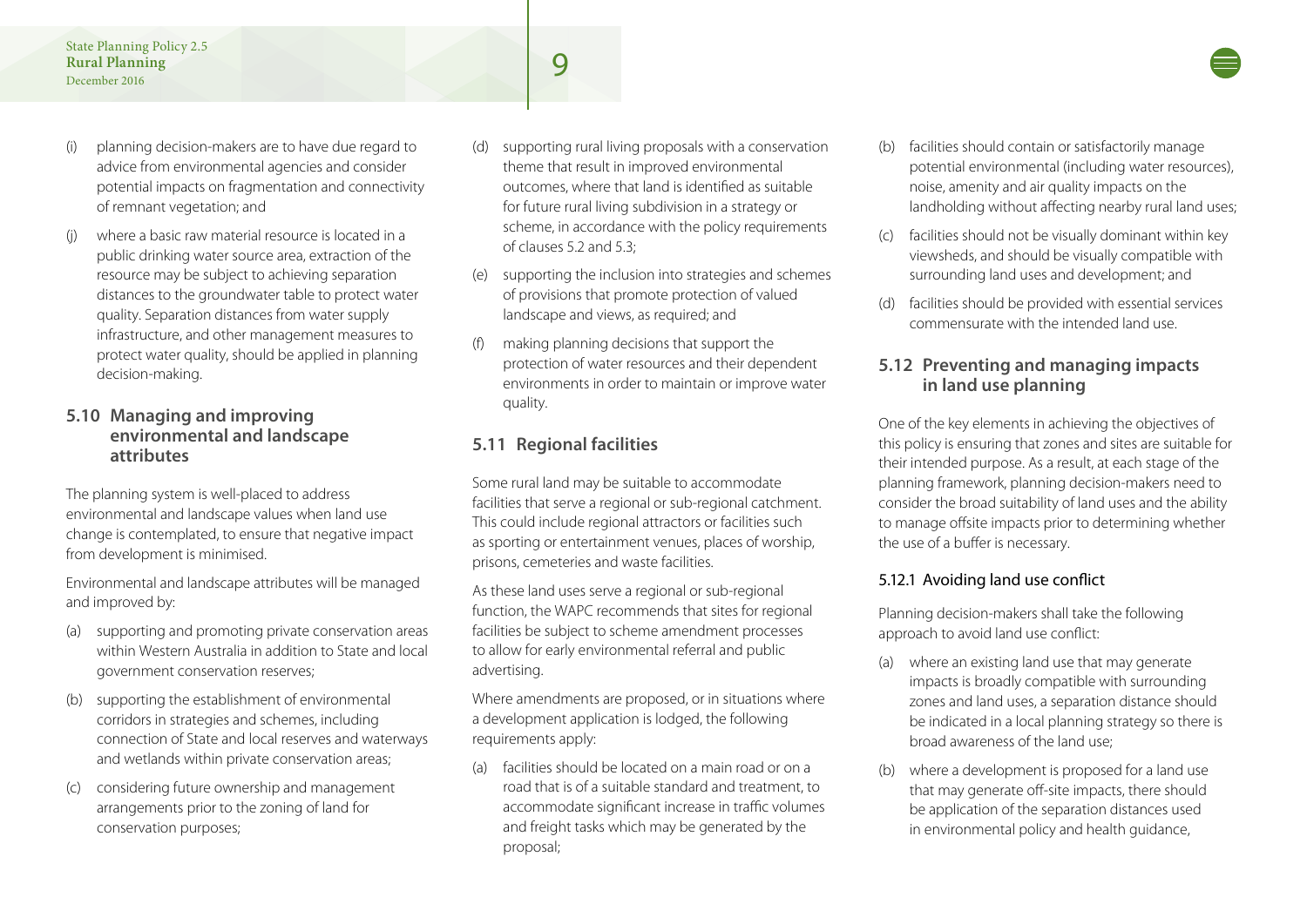- (i) whether the site is capable of accommodating the land use; and/or
- (ii) whether surrounding rural land is suitable, and can be used to meet the separation distances between the nearest sensitive land use and/or zone, and would not limit future rural land uses; and
- (iii) whether if clauses (i) and/or (ii) are met, a statutory buffer is not required;
- (c) where a development is proposed for a land use that may generate off-site impacts and does not meet the standard outlined in clause 5.12.1 (b) then more detailed consideration of off-site impacts will be required, in accordance with clause 5.12.3 of this policy; and
- (d) where a development is proposed that could be contemplated in the zone, and has been assessed under clause 5.12.3 as having unacceptable offsite impacts that cannot be further mitigated or managed, the proposal should be refused.

#### 5.12.2 Planning approach for sensitive land uses in rural zones potentially affected by a rural land use

This policy seeks to limit the introduction of sensitive land uses that may compromise existing and future primary production on rural land. In considering these zones and land uses, WAPC's position is that:

(a) single dwellings on rural land are a sensitive land use;

- (b) single dwellings and other sensitive land uses on rural land should be afforded a reasonable standard of rural amenity;
- (c) the introduction of single dwellings and other sensitive land uses should not occur where they would limit primary production;
- (d) the extent of a sensitive land use on rural land is a distance (as opposed to the property boundary) from the perimeter of the use that provides a reasonable standard of rural amenity;
- (e) where primary production sites require caretakers' dwellings for management or operational purposes, these dwellings should not be considered a sensitive land use, noting that occupational health and workplace safety requirements will apply;
- rural land uses are compatible with the preservation of rural character and amenity in rural zones;
- where single dwellings or other sensitive land uses are proposed in an area potentially impacted by a primary production site of State significance, prospective purchasers may be advised of potential impacts by notifications on title at subdivision stage.

#### 5.12.3 Determining a buffer

In addition to those matters required under a scheme, where detailed consideration of off-site impacts is required in accordance with clause 5.12.1 (c), determination of a buffer should, take into account:

- (a) separation distances recommended in Government policy and guidance;
- (b) whether the design and/or operation of the proposal is in accordance with prescribed standards, accepted industry standards or codes of practice;
- (c) whether, prior to issuing an approval, any management plans associated with the proposal are capable of being implemented;
- (d) the existing or potential requirement for environmental licensing and/or works approval;
- (e) potential cumulative impacts;
- (f) whether modelling is required where impacts on sensitive land uses outside the property boundary are anticipated to exceed the parameters used in environmental policy, prescribed standards, accepted industry standards and/or codes of practice; and
- (g) odour modelling, when required, is to be undertaken in accordance with a methodology outlined in Government policy or guideline, or an agreed equivalent, by the proponent of the primary production or the proponent of the sensitive zone or land use.

#### 5.12.4 Planning approach for buffers

Where a buffer has been determined in accordance with clause 5.12.3 and off-site impacts can be managed by planning controls, planning decision-makers should adopt the following approach as applicable:

- (a) for a scheme review or amendment, generally a statutory buffer should be applied and take the form of a special control area with related scheme provisions;
- (b) for a structure plan, designate buffers, noting that their effect is one of 'due regard';
- (c) for a subdivision, include a condition that notifies prospective purchasers of either a statutory buffer, or a land use that may affect residential amenity; and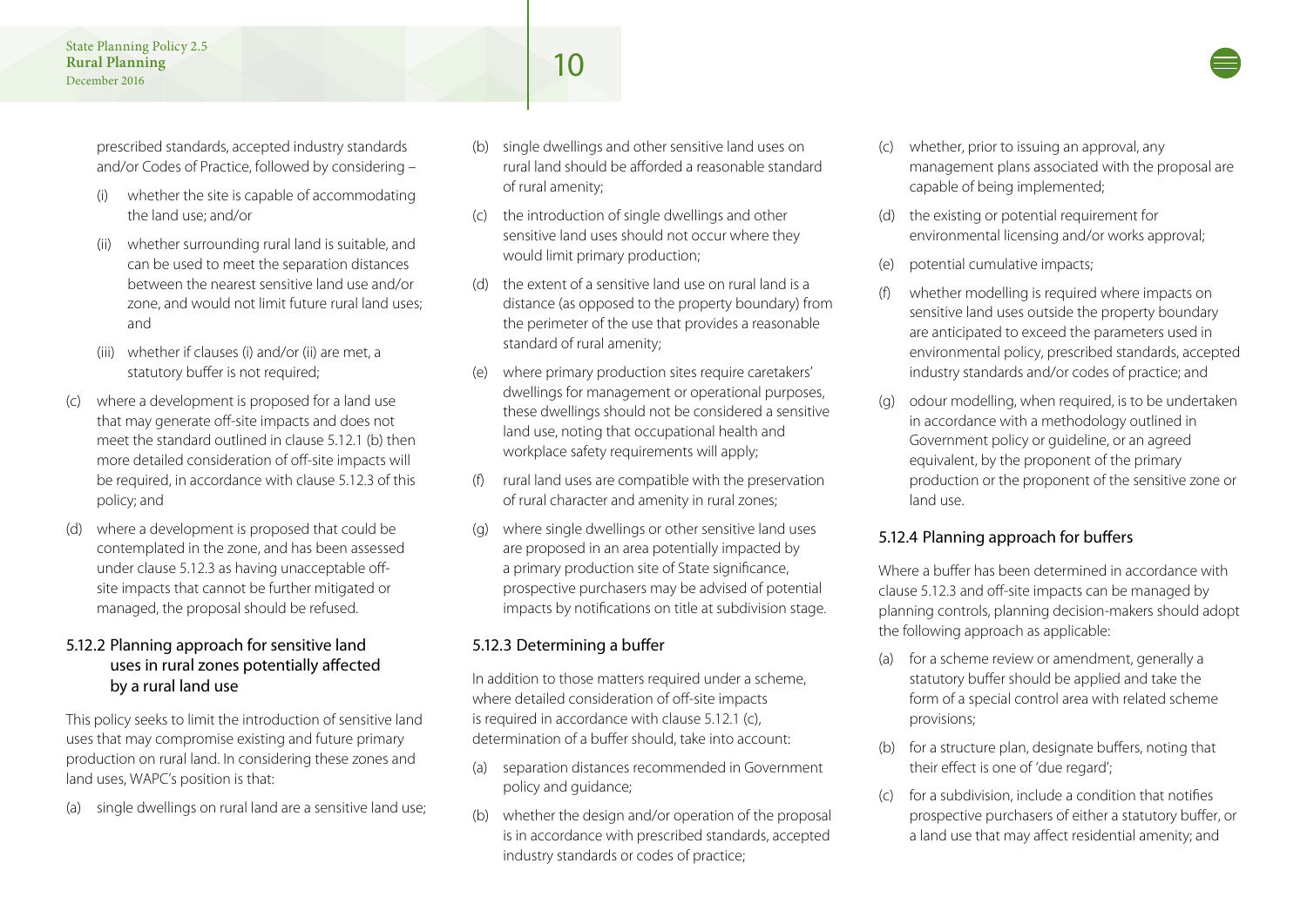(d) for a development application, the requirements of clause 5.12.1 (b) must be satisfied, as it is not possible to implement a statutory buffer through a development application. Where clause 5.12.1 (b) cannot be satisfied, a scheme amendment may be required.

Where the right to construct a single dwelling on rural land exists in a scheme, it cannot be extinguished over the entire site by a statutory buffer.

#### 5.12.5 Planning approach for managing land use transition

Rural land may transition to other zones, such as urban, residential, commercial and industrial. In such cases, it is necessary for land use transition to be managed, such that existing operators can continue to function and new landowners have reasonable expectations. In such cases, WAPC policy is:

- (a) where an area is transitioning from a rural zoning to urban, buffers may be required during the transition, to manage the change and allow producers to continue operations until such time as production ceases or relocation occurs;
- (b) where an area is transitioning from a rural zoning and the producers plan to relocate before rezoning, structure planning or subdivision occur, proponents are to provide evidence of the intended closure, such as a statutory declaration, written undertaking by the producer, unconditional offer and acceptance for the sale of the property, or removal of the agricultural infrastructure. In these circumstances a buffer need not be applied;
- (c) prospective purchasers of properties affected by a buffer may be advised of the existence of a rural land use through a condition of subdivision; and
- in accordance with clause  $5.2$  (c) of this policy, rural land uses of State significance are to be given due regard in decision-making.

## **6 IMPLEMENTATION**

This policy is given effect by the *Planning and Development Act 2005*. The appropriate planning instruments to protect rural land and land uses are State and regional strategies, region schemes, local planning strategies, local planning schemes, local planning policies, structure plans, subdivision and development applications.

As a general principle, rural land and land uses should be considered at each stage of the planning framework, increasing in detail at each level.

#### **6.1 Regional strategic planning for rural land**

Regional planning strategies should identify:

- (a) primary production sites that service the region or beyond;
- (b) priority agricultural land;
- the location of Significant Geological Supplies;
- (d) areas of known and important mineral and petroleum resources;
- (e) regionally significant biodiversity, landscape and environmental assets, including water resources; and

(f) key regional transport routes for transporting agricultural products, basic raw materials, mineral products and other resources.

#### **6.2 Sub-regional and local strategic planning for rural land**

Sub-regional and local planning strategies should:

- (a) provide more detailed consideration and guidance in relation to the matters listed at 6.1 of this policy;
- (b) only identify land for rural living zones in accordance with *State Planning Policy 3: Urban Growth and Settlement* and clauses 5.2 and 5.3 of this policy;
- (c) only identify rural land for conversion to other land uses when consistent with the objectives of this policy;
- (d) indicate separation distances and/or buffers for land uses where necessary; and
- (e) provide soil and land capability information regarding the risk of nutrient export where land uses may generate increased nutrient loads in rivers, estuaries or their tributaries.

### **6.3 Rural land in local planning schemes**

When local planning schemes are prepared or reviewed, planning decision-makers shall:

- (a) provide more detailed consideration and guidance to respond to the matters listed at clauses 6.1 and 6.2 of this policy;
- (b) in rural zones, limit the introduction of land uses that may constrain existing or potential future rural land uses;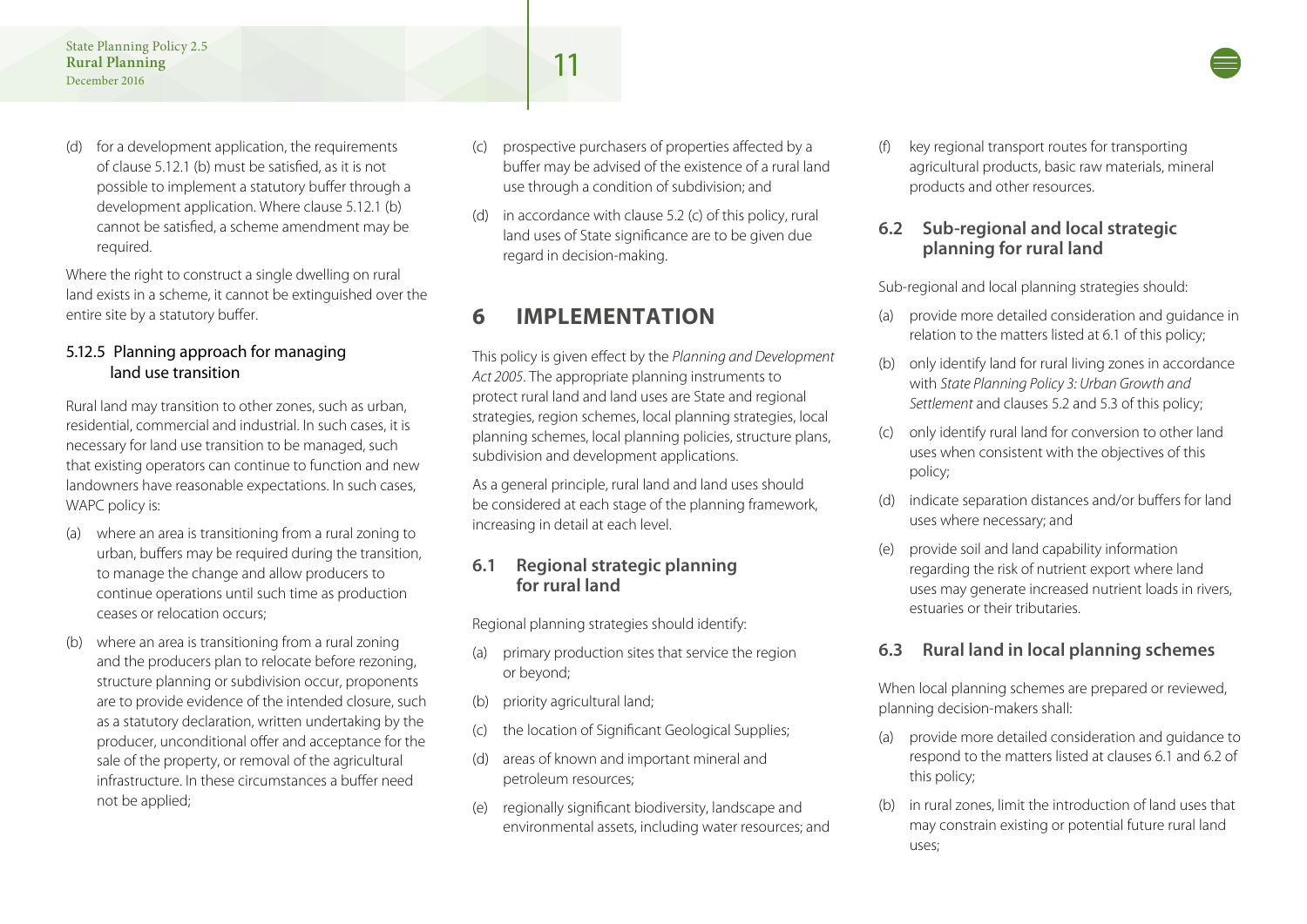- (c) only categorise land uses as permissible in rural zones if they are consistent with the objectives of this policy and a local planning strategy;
- (d) generally designate animal premises as 'permitted' or 'discretionary' uses; and
- (e) consider whether sensitive land uses in rural zones serve a secondary function to the purpose of the land for primary production, environment and landscape, and whether they should not be 'permitted' uses in planning schemes.

#### 6.3.1 Use of the terms 'noxious' and 'hazardous' in schemes

A number of schemes describe some land uses as 'noxious' and 'hazardous', based on definitions from environmental and health legislation. When used out of context in planning schemes, these terms imply that, when developed, the land uses will be noxious and hazardous. However, environmental, health and planning controls may have the combined effect of managing impacts to acceptable levels.

#### WAPC policy is that:

- (a) the terms 'noxious' and 'hazardous' should not be used in region and local planning schemes;
- (b) the terms 'noxious' and 'hazardous' should be removed from schemes when they are reviewed and be replaced by definitions that more accurately describe the land use;
- (c) applications for animal premises should not be assessed as 'noxious' or 'hazardous' industries in the land use zoning table; and

where these terms occur in existing schemes, and no other land uses could reasonably be applied to a proposal, the land use should be dealt with as a 'use not listed' and assessed under the zone objectives.

#### **6.4 Zoning proposals affecting rural land**

In contemplating zoning proposals or amendments to region or local planning schemes, planning decisionmakers shall consider:

- (a) the suitability of the site to be developed for the proposed use;
- (b) the siting of the zone/land use in the context of surrounding zones/land uses (existing and proposed);
- (c) the capacity of the site to accommodate the proposed zone/land use and associated impacts and:
	- (i) only support proposals which are consistent with endorsed planning strategies, or in exceptional circumstances, where the proposal meets the objectives and intent of WAPC policy;
	- (ii) only support the introduction of sensitive zones that may affect the existing and future operation of primary production where the management of impacts and/or mitigation approaches have been substantively resolved and are not wholly deferred to later stages of planning;
	- (iii) that the continuation of existing rural land uses are taken into account;
	- (iv) ensure that lifting of urban deferred land in a region scheme is in accordance with clause  $64(h)$ ;
- (v) ensure that the sensitive zone does not overlap with any buffer determined to be necessary as a result of introducing the new zone, and the area within the buffer should retain its rural zoning until such time as the buffer is no longer required; and
- (vi) ensure that adequate land is identified to contain impacts from existing primary production, before introducing sensitive or industrial zones on rural land.

#### **6.5 Subdivision**

It is the view of the WAPC that there are sufficient, suitably sized and located rural lots to cater for intensive and emerging primary production land uses. Creation of new rural lots through ad-hoc, unplanned subdivision will not be permitted.

In contemplating subdivision proposals on rural land, WAPC policy is:

- (a) the creation of new or smaller rural lots will be by exception and in accordance with *Development Control Policy 3.4: Subdivision of rural land*;
- (b) the creation of new or smaller rural lots by exception may be provided for in other State Planning Policies and/or a local planning strategy or scheme;
- (c) no other planning instruments besides those listed at (a) or (b) can provide for the subdivision of rural land; and
- (d) the introduction of new dwelling entitlements or other sensitive land uses should not limit or prevent primary production from occurring.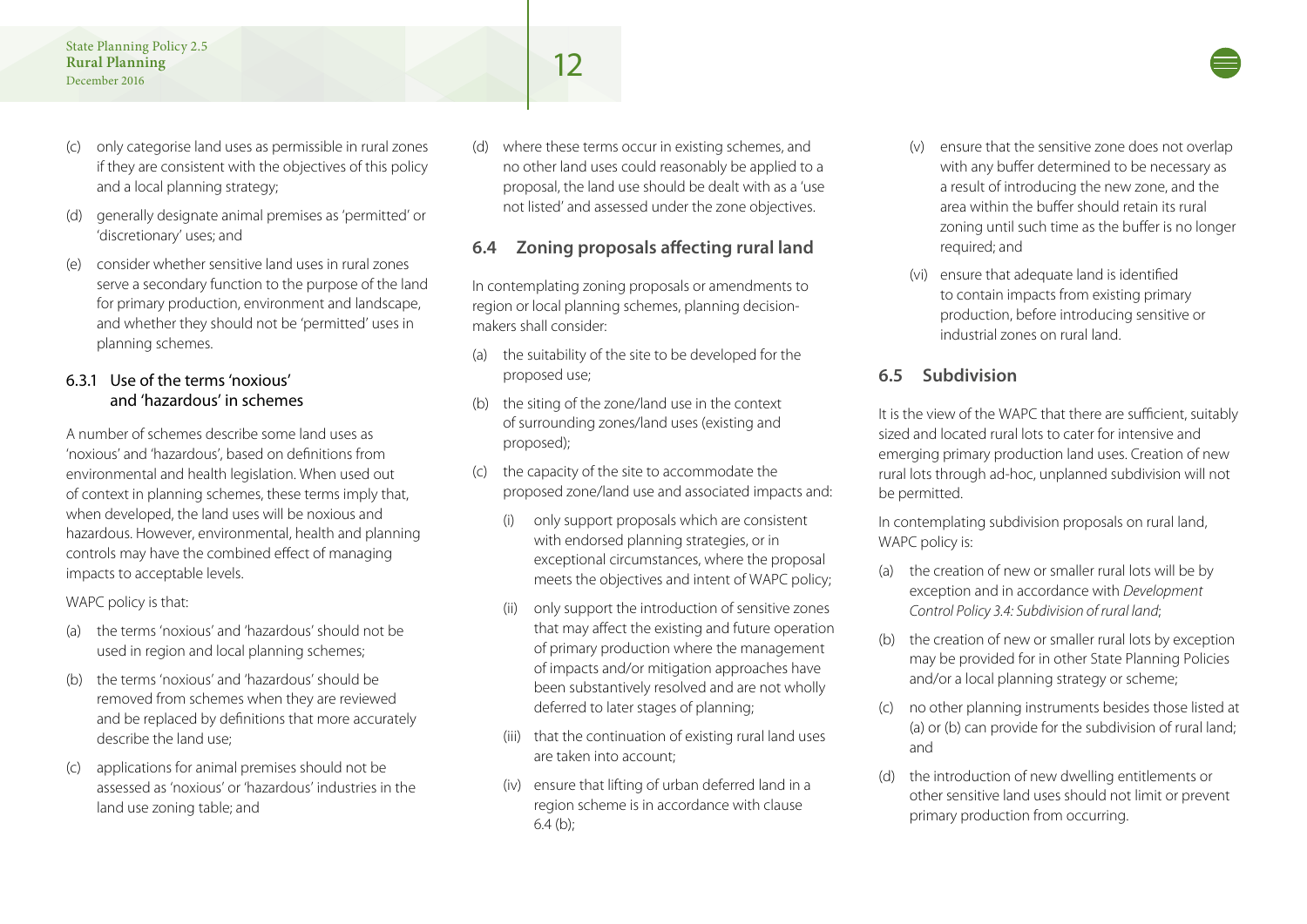#### 6.5.1 Servicing conditions

#### **Electricity**

For rural and rural living subdivisions, WAPC policy is for electricity supply to be commensurate with the intended land use.

The policy measures are:

- (a) subdivisions involving housing, particularly in a rural residential zone, will generally require a network electricity supply;
- (b) where lots created as a result of a subdivision for a homestead lot, a conservation lot or boundary realignment do not require a power connection to support the land use, an electricity supply condition may not be applied;
- (c) where an existing power connection to a lot is confirmed as meeting safety requirements, an electricity supply condition may not be applied, or may be cleared;
- (d) where connection to a network electricity supply requires an infrastructure upgrade that is not commensurate with the scale of the proposal, the WAPC may not impose, or may clear, a condition of subdivision requiring an electricity supply, provided that:
	- (i) a notification is placed on title advising that an electricity supply is not supplied to the lot/s; or
	- (ii) the subdivider voluntarily places a notification on title advising that an electricity supply is not supplied to the lot/s; and
	- (iii) it is demonstrated that the lot can be serviced by renewable energy source/s;

(e) where a proposal would intensify development, and there is existing electricity supply infrastructure that traverses the lots/s, the WAPC may require removal or relocation of infrastructure.

#### Wastewater disposal

For rural and rural living subdivisions, WAPC policy is:

(a) on-site wastewater disposal is generally acceptable, subject to the appropriate separation from buildings, watercourses, water bodies and/or drinking water sources being demonstrated.

#### Water supply

The policy provisions relevant to water supply for rural living proposals are outlined in clause 5.3 of this policy.

For rural subdivisions, WAPC policy is:

- (a) where subdivision of rural land occurs in accordance with this policy, a notification may be placed on title where a licensed water supply is not available; and
- (b) a proposed lot may rely on a Service by Agreement supply or rainwater.

#### **6.6 Development**

Section 67 of the *Planning and Development (Local Planning Schemes) Regulations 2015* outlines the range of matters to be considered by local governments in determining applications for development approval.

#### **6.7 Local planning policies**

Local governments may prepare local planning policies to supplement or elaborate on issues associated with this policy. The scope and effect of local planning policies is outlined in the *Planning and Development (Local Planning Schemes) Regulations 2015*.

#### **6.8 Rural Planning Guidelines**

The WAPC's Rural Planning Guidelines provide guidance and further detail for implementing this policy.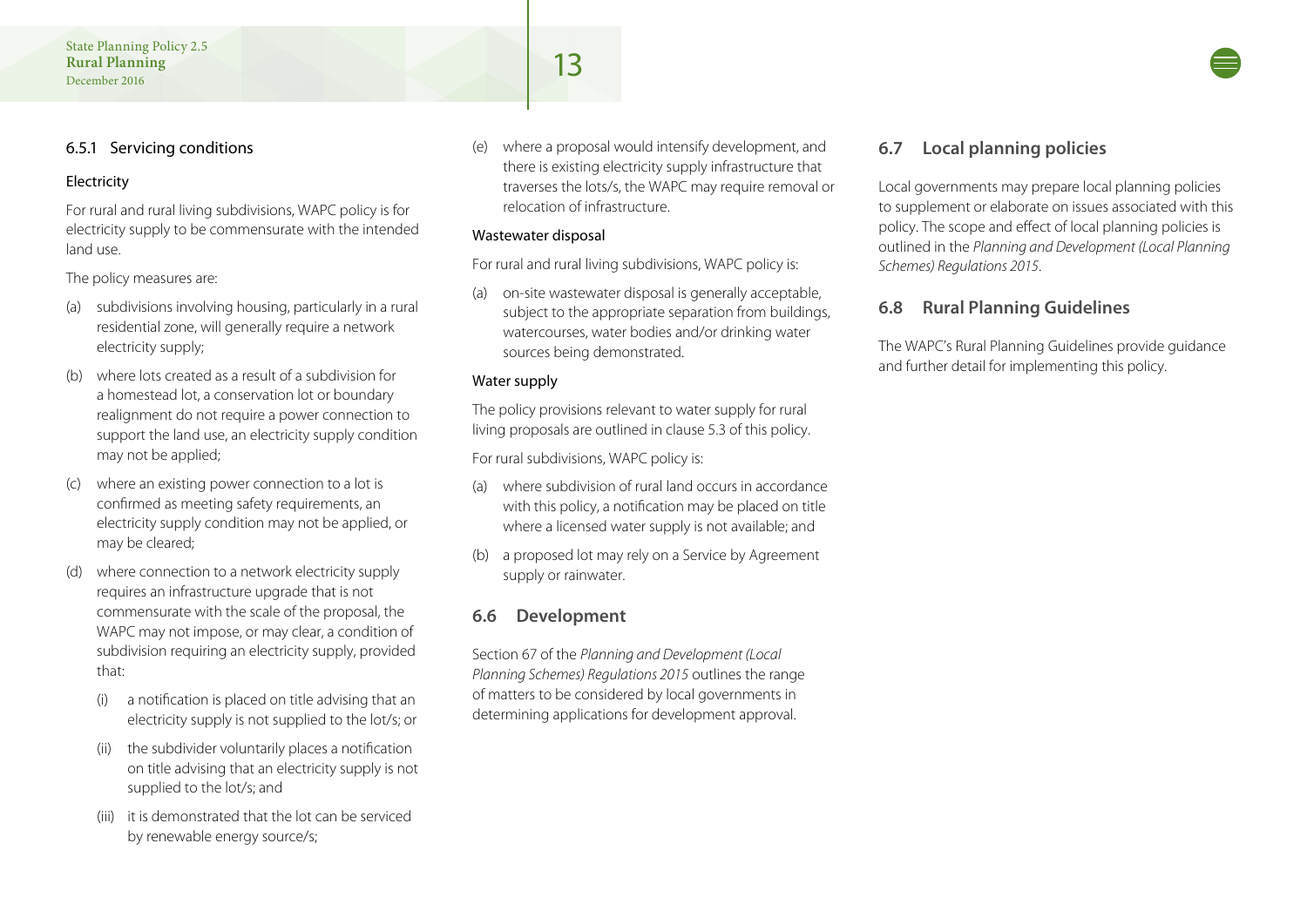## **GLOSSARY OF TERMS**

The terms used in this policy are defined in this section. Some are sourced from the *Planning and Development (Local Planning Schemes) Regulations 2015*. Definitions contained in this policy also apply to *Development Control Policy 3.4: Subdivision of rural land*.

| Term                                             | Definition                                                                                                                                                                                                                                                                                                                                  | <b>Buffer</b>        |
|--------------------------------------------------|---------------------------------------------------------------------------------------------------------------------------------------------------------------------------------------------------------------------------------------------------------------------------------------------------------------------------------------------|----------------------|
| Abattoir                                         | As per the Planning and Development (Local Planning Schemes)<br>Regulations 2015.                                                                                                                                                                                                                                                           |                      |
| Agriculture - extensive                          | As per the Planning and Development (Local Planning Schemes)<br>Regulations 2015.                                                                                                                                                                                                                                                           |                      |
| Agriculture - intensive                          | As per the Planning and Development (Local Planning Schemes)<br>Regulations 2015.                                                                                                                                                                                                                                                           |                      |
| Agricultural land use /<br>agricultural purposes | A subset of rural land used specifically for agricultural purposes<br>including agriculture - extensive, agriculture - intensive, pastoral<br>uses, plantations and agro forestry. May include industry - primary<br>production. Does not include rural living.                                                                             |                      |
| Alternative servicing                            | Provision of services including drinking water, power and sewage<br>disposal by a householder or other body, as opposed to a licensed<br>provider.                                                                                                                                                                                          |                      |
| Alternative water<br>supply                      | Water supplied by means other than a licensed water service<br>provider (such as the Water Corporation). Includes potable water for<br>domestic use (where it is approved by the Department of Health) and<br>either potable or non-potable water for fire fighting, including the<br>maintenance of fire retardant vegetation and gardens. |                      |
| Animal establishment                             | As per the Planning and Development (Local Planning Schemes)<br>Regulations 2015.                                                                                                                                                                                                                                                           | Carbon sequestration |
| Animal husbandry -<br>intensive                  | As per the Planning and Development (Local Planning Schemes)<br>Regulations 2015.                                                                                                                                                                                                                                                           | Code of practice     |
| Animal premises                                  | An umbrella term which covers the following rural land uses:<br>abattoirs, animal husbandry - intensive (including poultry farms and<br>piggeries), rendering plants and sale yards. Does not include animal<br>establishments, catteries or kennels.                                                                                       |                      |

| Term                 | Definition                                                                                                                                                                                                                                                                                                                                                                 |
|----------------------|----------------------------------------------------------------------------------------------------------------------------------------------------------------------------------------------------------------------------------------------------------------------------------------------------------------------------------------------------------------------------|
| Basic raw materials  | Sand (including silica sand), clay, hard rock, limestone (including<br>metallurgical limestone), agricultural lime, gravel, gypsum and other<br>construction and road building materials. The materials may be<br>of State, regional or local significance depending on the resource<br>location, size, relative scarcity, value and demand for the product.               |
| <b>Buffer</b>        | The strategic or statutory designation of land in which sensitive land<br>uses are constrained or prohibited. The extent of a buffer comprises<br>the following elements:                                                                                                                                                                                                  |
|                      | the type and scale of the proposal                                                                                                                                                                                                                                                                                                                                         |
|                      | Government policy on separation distance                                                                                                                                                                                                                                                                                                                                   |
|                      | existing or potential requirement for environmental licensing and/<br>or works approval                                                                                                                                                                                                                                                                                    |
|                      | industry-specific quidelines<br>$\bullet$                                                                                                                                                                                                                                                                                                                                  |
|                      | technical studies                                                                                                                                                                                                                                                                                                                                                          |
|                      | potential cumulative impacts<br>$\bullet$                                                                                                                                                                                                                                                                                                                                  |
|                      | amenity, visual impact                                                                                                                                                                                                                                                                                                                                                     |
|                      | environmental and topographic features                                                                                                                                                                                                                                                                                                                                     |
|                      | cadastre                                                                                                                                                                                                                                                                                                                                                                   |
|                      | the continuation and/or expansion of the land use in the context<br>of surrounding land uses.                                                                                                                                                                                                                                                                              |
|                      | A buffer is measured from activity to activity, and does not necessarily<br>relate to cadastral boundaries. A strategic buffer is one shown in<br>a local planning strategy or other strategic planning document. A<br>statutory buffer is one shown in a region or local planning scheme<br>where there are land use planning controls that give effect to the<br>buffer. |
| Carbon sequestration | Capture and storage of carbon in a manner that prevents it from<br>being released into the atmosphere. Often occurs through tree<br>planting.                                                                                                                                                                                                                              |
| Code of practice     | Written guidelines issued by an official body or a professional<br>association to its members to express the preferred operating<br>standards for the business.                                                                                                                                                                                                            |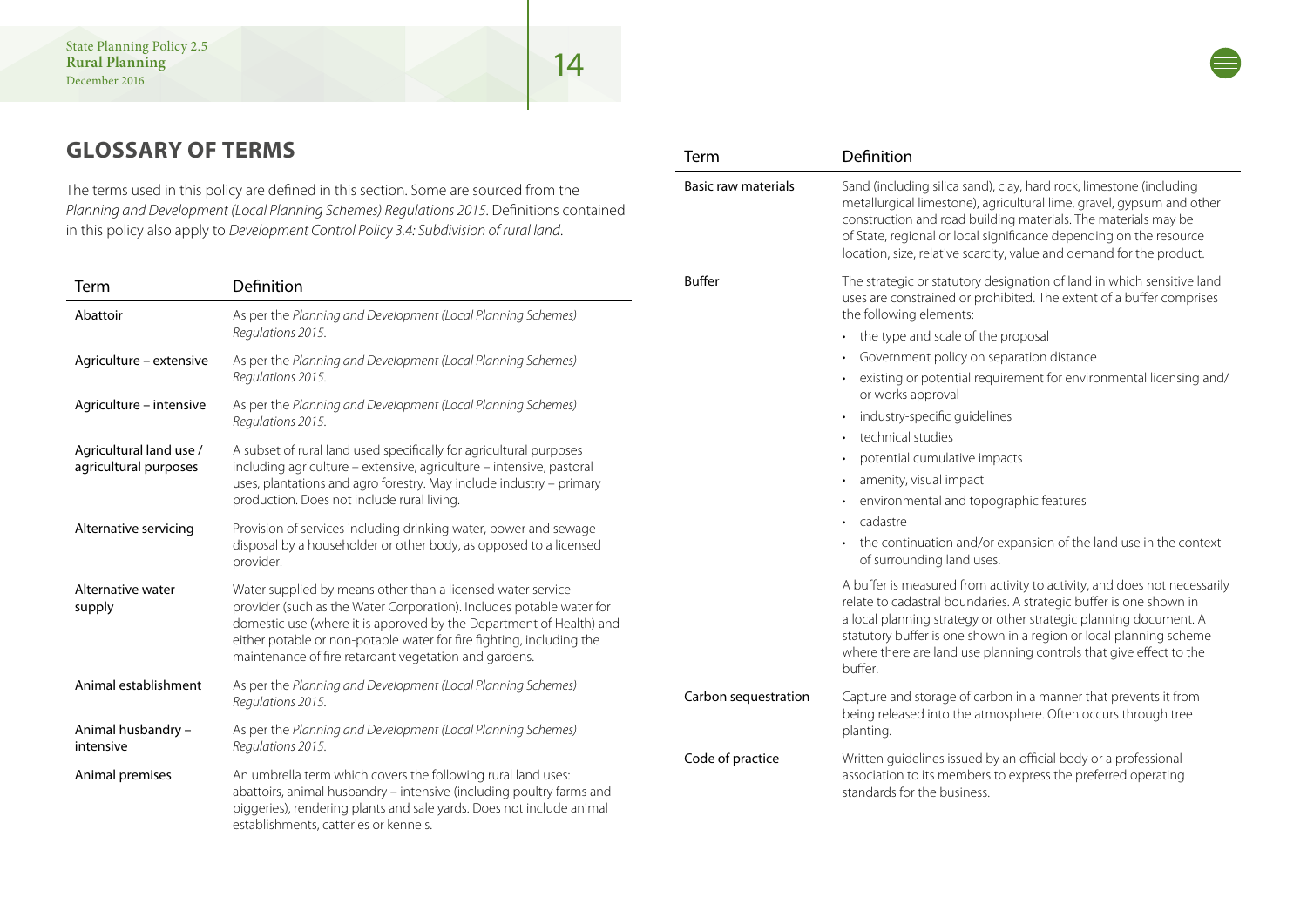| Term                                     | Definition                                                                                                                                                                                                                                                                                                                                                         | Term                          | Definition                                                                                                                                                                                                                                                                                                                                                               |
|------------------------------------------|--------------------------------------------------------------------------------------------------------------------------------------------------------------------------------------------------------------------------------------------------------------------------------------------------------------------------------------------------------------------|-------------------------------|--------------------------------------------------------------------------------------------------------------------------------------------------------------------------------------------------------------------------------------------------------------------------------------------------------------------------------------------------------------------------|
| <b>Conservation estate</b>               | Land with significant conservation values, reserved (or proposed<br>to be reserved) under the National Reserve System or through the<br>Conservation and Land Management Act 1984.                                                                                                                                                                                 | Local planning<br>strategy    | A strategy prepared under the Planning and Development (Local<br>Planning Schemes) Regulations 2015 Part 3, as amended from time<br>to time, which sets out the long-term planning directions for a<br>local government, applies State and regional planning policies, and<br>provides the rationale for the zones and other provisions of the local<br>planning scheme. |
| <b>Environmental corridors</b>           | A network of native vegetation that maintains some of the<br>ecological functions of natural areas and counters the effects of<br>habitat fragmentation (adapted from the Environmental Protection<br>Authority's Guidance Statement No. 33).                                                                                                                      |                               |                                                                                                                                                                                                                                                                                                                                                                          |
|                                          |                                                                                                                                                                                                                                                                                                                                                                    | Locally significant           | A land use, area or issue that is of significance to a local government,                                                                                                                                                                                                                                                                                                 |
| High-quality<br>agricultural land        | Land that is identified in a dataset generated by the agency<br>responsible for agriculture and food, based on land capability, water<br>and climate.                                                                                                                                                                                                              |                               | district or townsite by virtue of any or all of the economic, social,<br>cultural or environmental values for that land use, area or issue.                                                                                                                                                                                                                              |
|                                          |                                                                                                                                                                                                                                                                                                                                                                    | Main road                     | A road that provides for major regional and inter-regional traffic<br>movement and carries large volumes of generally fast moving traffic.                                                                                                                                                                                                                               |
| Hobby farm                               | See Rural Pursuit.                                                                                                                                                                                                                                                                                                                                                 |                               |                                                                                                                                                                                                                                                                                                                                                                          |
| Identified biodiversity<br>values        | A formal indication that the biodiversity values of a site are such<br>that the site should be subject to some form of protection. This<br>could include, but is not limited to, a matter of significance under<br>the Environmental Protection and Biodiversity Conservation Act 1999, a<br>policy or advice from the Environmental Protection Authority or other | Natural resources             | Resources supplied by nature. These are commonly classified into<br>non-renewable resources, such as minerals and petroleum, and<br>renewable natural resources that propagate or sustain life and are<br>naturally self-renewing when properly managed, including plants and<br>animals as well as soil and water.                                                      |
|                                          | environmental agency, and a local biodiversity strategy.                                                                                                                                                                                                                                                                                                           | Off-site impacts              | Impacts such as odour, noise, spray drift, vibration, dust, groundwater,                                                                                                                                                                                                                                                                                                 |
| Industry - extractive                    | As per the Planning and Development (Local Planning Schemes)<br>Regulations 2015.                                                                                                                                                                                                                                                                                  |                               | air pollution or light spill that cannot be contained within a property<br>boundary. These are impacts which remain after mitigation and<br>management to regulatory and/or policy standards.                                                                                                                                                                            |
| Industry – primary<br>production         | As per the Planning and Development (Local Planning Schemes)<br>Regulations 2015.                                                                                                                                                                                                                                                                                  | Pastoral land<br>and purposes | As per part 7 of the Land Administration Act 1997.                                                                                                                                                                                                                                                                                                                       |
| Landscape or bushland<br>protection zone | A land use zone with conservation as the predominant land use. May<br>be a subset of rural living characterised by clustering of residential<br>development/land use on a land parcel(s) containing areas of high<br>environmental and/or landscape value. Also refers to zones including<br>bushland conservation, rural landscape, and rural conservation.       | Peri-urban                    | A general term used to describe land on the outskirts of a major<br>urban area or capital city e.g. Perth, Geraldton, Northam, Kalgoorlie,<br>Bunbury, Albany. Peri-urban land located between the suburbs and<br>the countryside. Combination of the words peripheral and urban.<br>Refers to a general location and is not a land use.                                 |
| Licensed service<br>provider             | A provider of services such as electricity, water or wastewater disposal,<br>licensed by the Economic Regulation Authority in accordance with<br>the licensing schemes set out in the Electricity Industry Act 2004, Energy<br>Coordination Act 1994 and the Water Services Act 2012.                                                                              | Piggery                       | A subset of animal premises relating to any land or buildings used for<br>the rearing or keeping of pigs.                                                                                                                                                                                                                                                                |
|                                          |                                                                                                                                                                                                                                                                                                                                                                    | Poultry farm                  | A subset of animal premises relating to any land or buildings used for<br>the rearing or keeping of poultry for either egg or meat production.                                                                                                                                                                                                                           |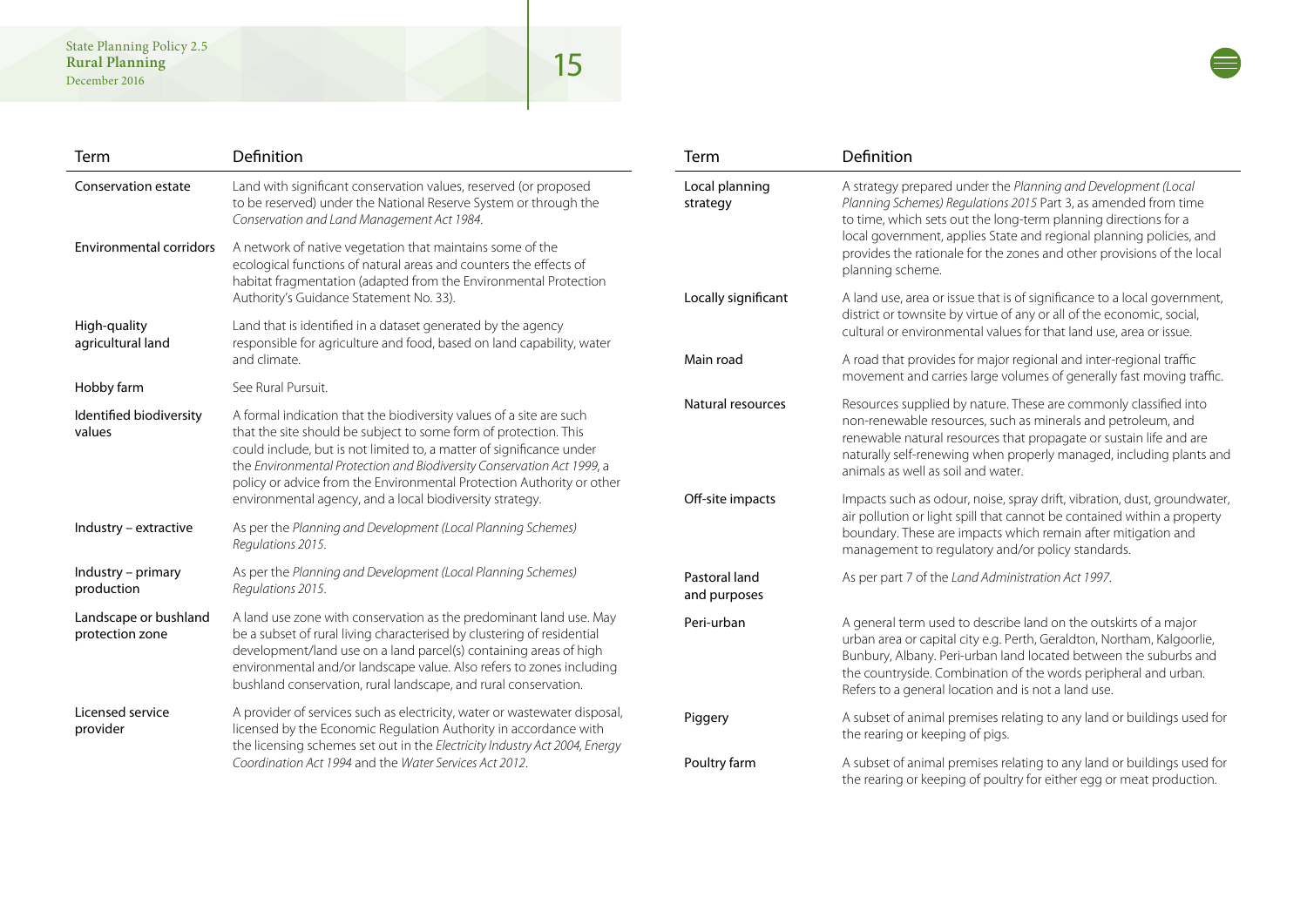| Term                                             | Definition                                                                                                                                                                                                                                                                                                                                                                                                                                                                                      | Term                       | Definition                                                                                                                                                                                                                                                                                                                                                           |
|--------------------------------------------------|-------------------------------------------------------------------------------------------------------------------------------------------------------------------------------------------------------------------------------------------------------------------------------------------------------------------------------------------------------------------------------------------------------------------------------------------------------------------------------------------------|----------------------------|----------------------------------------------------------------------------------------------------------------------------------------------------------------------------------------------------------------------------------------------------------------------------------------------------------------------------------------------------------------------|
| Primary production                               | The carrying out of a business that: cultivates or propagates plants;<br>maintains animals; takes or cultivates aquatic organisms, extracts basic<br>raw materials, and plants, tends, fells and/or transports trees or parts<br>thereof for sale or remuneration. It includes intensive and extensive                                                                                                                                                                                          | Remnant vegetation         | Vegetation which is either a remainder of the natural vegetation of<br>the land that was present prior to European settlement, or, if altered,<br>is still representative of the structure and floristics of the natural<br>vegetation, and provides the necessary habitat for native species.                                                                       |
|                                                  | agriculture, animal husbandry - intensive, animal premises, industry -<br>extractive, tree farms and plantations.                                                                                                                                                                                                                                                                                                                                                                               | Renewable energy<br>source | Any source of energy that can be used without depleting its reserves.<br>This can include:                                                                                                                                                                                                                                                                           |
| Priority agricultural land                       | Land of State, regional or local significance for food production<br>purposes due to its comparative advantage in terms of soils, climate,<br>water (rain or irrigation) and access to services. Priority agricultural<br>land is derived from High Quality Agricultural Land data that has<br>been subject to consultation and refinement, and has removed land<br>required for existing and future urban/development areas, public use<br>areas and land required for environmental purposes. |                            | • solar                                                                                                                                                                                                                                                                                                                                                              |
|                                                  |                                                                                                                                                                                                                                                                                                                                                                                                                                                                                                 |                            | • wind                                                                                                                                                                                                                                                                                                                                                               |
|                                                  |                                                                                                                                                                                                                                                                                                                                                                                                                                                                                                 |                            | bioenergy, such as wood, agricultural crops and residues, animal<br>wastes, and municipal solid (green) waste                                                                                                                                                                                                                                                        |
|                                                  |                                                                                                                                                                                                                                                                                                                                                                                                                                                                                                 |                            | • hydropower                                                                                                                                                                                                                                                                                                                                                         |
|                                                  |                                                                                                                                                                                                                                                                                                                                                                                                                                                                                                 |                            | geothermal and hot dry rock                                                                                                                                                                                                                                                                                                                                          |
| Private conservation<br>areas                    | Areas with significant conservation value that may be identified in a<br>strategy or scheme and/or zoned for conservation purposes, and are<br>in private ownership.                                                                                                                                                                                                                                                                                                                            |                            | tidal and wave                                                                                                                                                                                                                                                                                                                                                       |
|                                                  |                                                                                                                                                                                                                                                                                                                                                                                                                                                                                                 |                            | alternative fuels such as ethanol and biodiesel                                                                                                                                                                                                                                                                                                                      |
| Reasonable standard                              | The degree of reasonableness as outlined in the Associated Provincial<br>Picture Houses Ltd v Wednesbury Corporation (1947) 2 All ER 6802<br>decision and used to determine if a condition should not be imposed<br>because it is so unreasonable that no reasonable body or persons                                                                                                                                                                                                            | Rural amenity              | A standard of residential amenity that is rural in nature, which<br>may include impacts from primary production. May also include<br>biodiversity conservation, natural resource management, some public<br>purposes and protection of landscapes and views.                                                                                                         |
|                                                  | could have made the decision.                                                                                                                                                                                                                                                                                                                                                                                                                                                                   | Rural enterprise zone      | A predominantly light industrial zone, generally suitable in rural areas,<br>that provides for light industrial land uses and an ancillary residential                                                                                                                                                                                                               |
| Regional                                         | Pertaining of, or to, a planning region as defined in the Planning and<br>Development Act 2005.                                                                                                                                                                                                                                                                                                                                                                                                 |                            | dwelling on one lot, with lot sizes in the order of one to four hectares.<br>May also be known as rural industry or composite zones.                                                                                                                                                                                                                                 |
| Regional facilities                              | Land uses that serve a regional or sub-regional function, with a wide<br>geographic catchment, and which may be suitable in rural areas and/<br>or zones. Includes land uses such as landfills, cemeteries, prisons and<br>places of worship, but does not include public utility infrastructure.                                                                                                                                                                                               | <b>Rural home business</b> | As per the Planning and Development (Local Planning Schemes)<br>Regulations 2015.                                                                                                                                                                                                                                                                                    |
|                                                  |                                                                                                                                                                                                                                                                                                                                                                                                                                                                                                 | <b>Rural land</b>          | Land zoned or identified for agricultural or rural use in a region or<br>local planning scheme or strategy.                                                                                                                                                                                                                                                          |
| Regional or<br>sub-regional<br>planning strategy | A land use planning strategy, framework or structure plan, usually<br>prepared by the Western Australian Planning Commission, which<br>sets strategic direction over a planning region, sub-region, townsite<br>or suburb. May include a spatial plan that provides a basis for future<br>zoning.                                                                                                                                                                                               | Rural land use             | Land uses that are rural in nature and that support and are associated<br>with primary production, basic raw material extraction, biodiversity<br>conservation, natural resource management, public purposes (eg.<br>prisons, cemeteries, public utilities and waste management facilities)<br>and protection of landscapes and views. Does not include rural living |
| Regionally significant                           | A land use, area or issue of significance to a planning region by virtue<br>of any or all of the economic, social, cultural or environmental values<br>for that land use, area or issue.                                                                                                                                                                                                                                                                                                        |                            | (see clause 5.3 of this policy).                                                                                                                                                                                                                                                                                                                                     |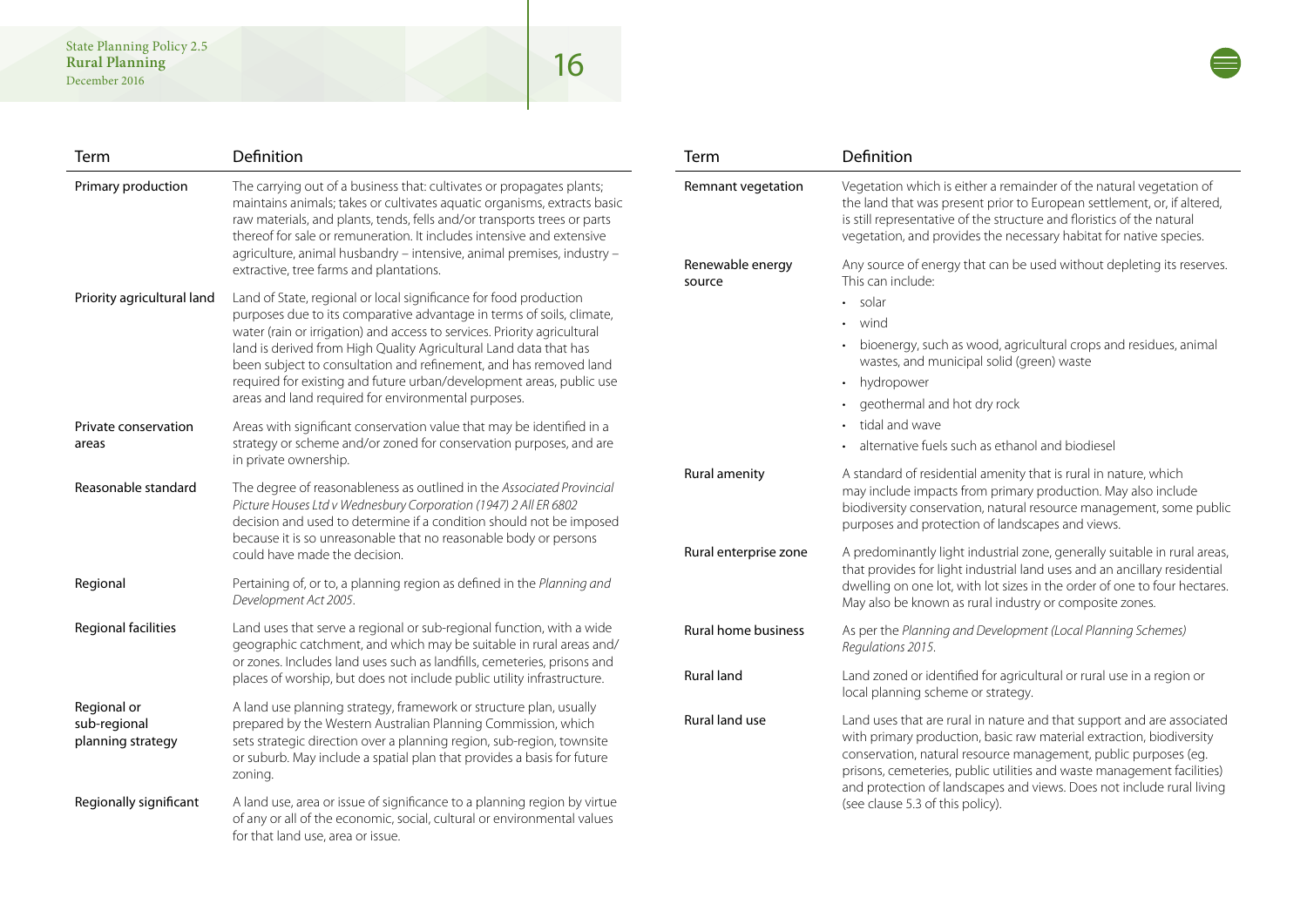| Term                        | Definition                                                                                                                                                                                                                                                                                                                                                                                          | Term                                      | Definition                                                                                                                                                                                                                       |
|-----------------------------|-----------------------------------------------------------------------------------------------------------------------------------------------------------------------------------------------------------------------------------------------------------------------------------------------------------------------------------------------------------------------------------------------------|-------------------------------------------|----------------------------------------------------------------------------------------------------------------------------------------------------------------------------------------------------------------------------------|
| <b>Rural living</b>         | An umbrella term used to describe a range of zones that provide<br>for low density residential uses in an estate or precinct, generally<br>characterised by a grouping of lots in the order of one to 40 hectares.<br>Rural living zones include those named rural living, rural retreat, rural<br>residential, special rural, rural smallholdings, rural conservation and<br>landscape protection. | Settlement hierarchy                      | The designation of land for existing or future settlement, with an<br>intended role and/or functional hierarchy.                                                                                                                 |
|                             |                                                                                                                                                                                                                                                                                                                                                                                                     | Significant Geological<br><b>Supplies</b> | Basic raw materials identified by the Department of Mines and<br>Petroleum as having State significance due to the size of the resource,<br>relative scarcity, demand and/or location near growth areas and<br>transport routes. |
|                             | Although primary production land uses may occur within some rural<br>living zones, they must be incidental to and compatible with the<br>primary rural living intent and purpose of the zone.                                                                                                                                                                                                       | Special residential zone                  | A residential land use zone with land parcels from 2,000m <sup>2</sup> to one<br>hectare in size.                                                                                                                                |
| Rural pursuit/hobby<br>farm | As per the Planning and Development (Local Planning Schemes)<br>Regulations 2015.                                                                                                                                                                                                                                                                                                                   | State significance                        | A land use, area or issue that is considered by the State to be of<br>significance to the State of Western Australia by virtue of any or all of<br>the economic, social, cultural or environmental values for that land          |
| Rural residential zone      | A subset of rural living and a land use zone with land parcels from one<br>to four hectares in size and generally provided with scheme water                                                                                                                                                                                                                                                        |                                           | use, area or issue.                                                                                                                                                                                                              |
|                             | and reticulated power supply. May also be known as special rural.                                                                                                                                                                                                                                                                                                                                   | State strategic<br>industrial areas       | Areas zoned or planned for strategic industry, identified by the<br>agency responsible for State Development.                                                                                                                    |
| Rural smallholdings<br>zone | A subset of rural living, except where otherwise identified in a WAPC<br>endorsed strategy or scheme. A land use zone with land parcels from<br>four to 40 hectares in size. May also be known as rural retreat.                                                                                                                                                                                    | Strategy or scheme                        | A general term used to capture a range of documents that guide or<br>direct planning decision-making. Specifically, it refers to:                                                                                                |
| Rural strata                | The subdivision of rural land into a number of residential strata lots,<br>with the balance of the land being retained for primary production.<br>The balance of the land is generally owned and operated by the<br>owners of the residential lots.                                                                                                                                                 |                                           | • an endorsed regional planning and infrastructure framework                                                                                                                                                                     |
|                             |                                                                                                                                                                                                                                                                                                                                                                                                     |                                           | • an endorsed sub-regional framework or plan                                                                                                                                                                                     |
|                             |                                                                                                                                                                                                                                                                                                                                                                                                     |                                           | • an endorsed local planning strategy                                                                                                                                                                                            |
|                             |                                                                                                                                                                                                                                                                                                                                                                                                     |                                           | an endorsed regional planning scheme                                                                                                                                                                                             |
| Sensitive land use          | Land uses that are residential or institutional in nature, where people                                                                                                                                                                                                                                                                                                                             |                                           | • an endorsed local planning scheme                                                                                                                                                                                              |
|                             | live or regularly spend extended periods of time. These include<br>dwellings, short-stay accommodation, schools, hospitals and childcare                                                                                                                                                                                                                                                            |                                           | • any other relevant document endorsed by the Western Australian<br>Planning Commission or Minister for Planning                                                                                                                 |
|                             | centres. Generally excludes commercial or industrial premises.                                                                                                                                                                                                                                                                                                                                      | Tree farm - chip logs                     | Land used for commercial tree production, generally on a smaller                                                                                                                                                                 |
| Sensitive zone              | An umbrella term that covers land use zones that specifically provide<br>for development of sensitive land uses. These include urban, urban                                                                                                                                                                                                                                                         |                                           | scale, where it is intended that the trees are to be harvested to<br>produce wood chips or wood pulp.                                                                                                                            |
|                             | development, residential, rural living and community purpose zones,<br>and proposals for the lifting of urban deferment.                                                                                                                                                                                                                                                                            | Tree farm - saw logs                      | Land used for commercial tree production, generally on a smaller<br>scale, where it is intended that the trees are to be harvested to                                                                                            |
| Separation distance         | As defined in Government environmental policy, a separation<br>distance is a recommended distance necessary to separate a                                                                                                                                                                                                                                                                           |                                           | produce higher quality sawn timber or veneers, such as for furniture<br>or the construction industry.                                                                                                                            |
|                             | source of emissions (gaseous and particulate emissions, dust, odour<br>and noise) from sensitive land uses in order to avoid impacts to<br>human health and amenity. A separation distance is an important<br>consideration in determining a buffer.                                                                                                                                                | Tree farm - integrated                    | Tree farm proposals that are small in scale, integrated into existing<br>farming operations, and generally for natural resource management<br>purposes.                                                                          |